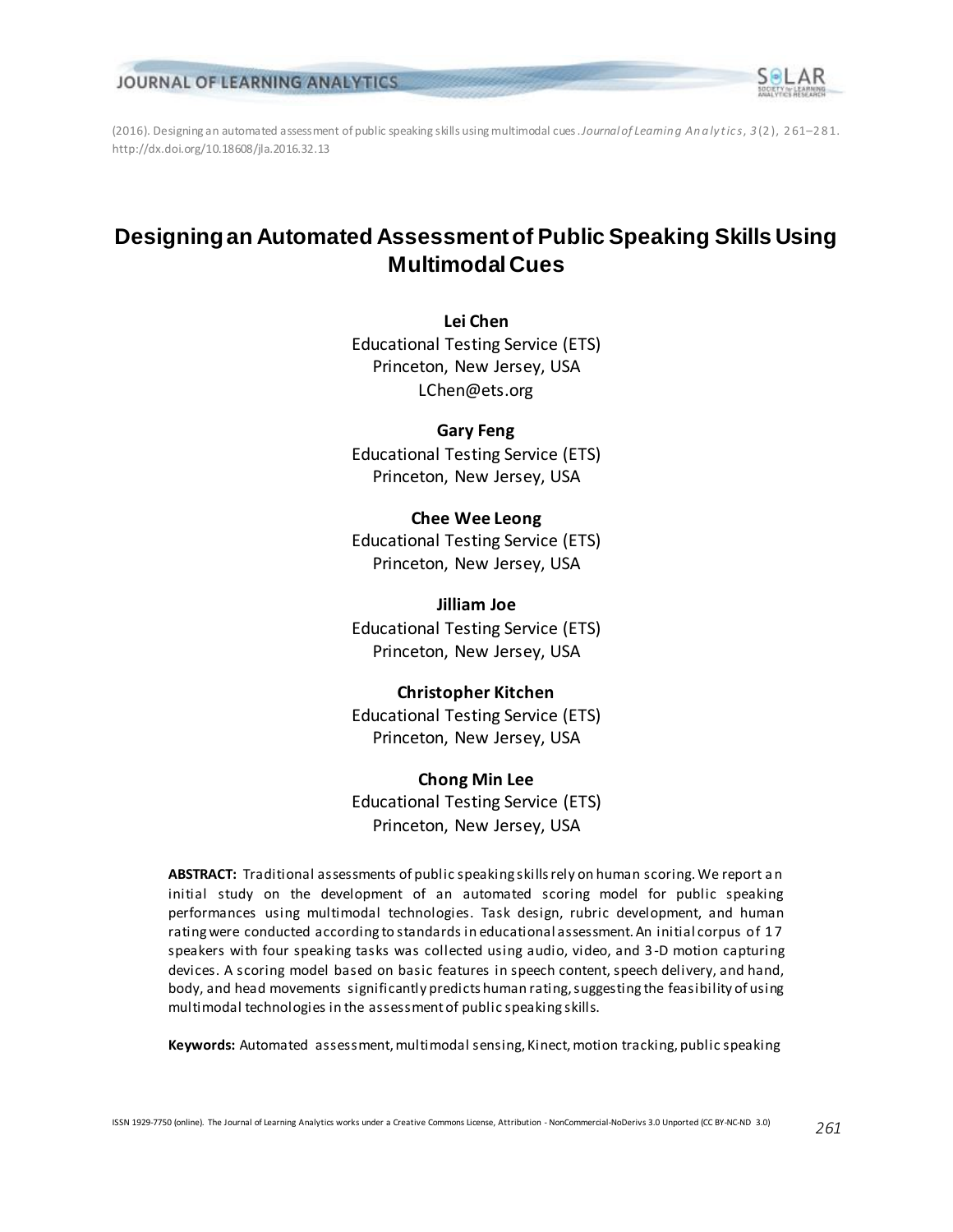

(2016). Designing an automated assessment of public speaking skills using multimodal cues. *Journal of Learnin g An a ly t ic s*, *3* (2 ), 2 61–281. http://dx.doi.org/10.18608/jla.2016.32.13

## **1 INTRODUCTION**

Oral communication is recognized as one of the most highly valued skills for success in the workplace (cf. Kyllonen, 2012) and school. Public speaking is widely known to be the most feared form of oral communication (Pull, 2012) but is often overlooked in educational assessment. A successful public speaking performance is distributed across multiple modalities  $-e.g.,$  the speech content, voice and intonation, facial expressions, head poses, hand gestures, and body postures.

While most current rubrics for evaluating public speaking performance attend to both verbal and non verbal aspects, virtually all existing assessments in practice require human rating (Ward, 2013; Schreiber, Paul, & Shibley, 2012; Carlson & Smith-Howell, 1995). In this article, we describe research using multimodal sensing — namely motion tracking, head tracking, and speech processing — toward developing an assessment system for automated scoring of presentation skills.

The article is organized as follows: Section 2 reviews previous research on a) analyzing presentation performance using oral and multimodal cues and b) multimodal corpora using the Kinect tracking device. Section 3 describes the multimodal presentation corpus we created, including tasks, data recording methods, and the human scoring process. Section 4 describes experiments predicting presentation skills using multimodal features extracted from audio, video, and moti on data. Finally, Section 5 summarizes the findings of the paper and discusses future research directions.

## **2 PREVIOUS RESEARCH**

l

There is an emerging body of literature on using audio and video cues to evaluate presentation skills. In their patent publication, Silverstein and Zhang (2003) depict the use of audio analysis techniques to provide evaluation feedback for real-time oral presentations. Audio alone, however, does not address other modalities of the performance. Rosenberg and Hirschberg (2005) analyzed lexical and prosodic cues for *charisma*, the ability to command authority based on personal qualities. By using a political speech corpus, they found that human raters could rate charisma quite consistently. A set of features, such as *F* 0 , speaking rate, and the number of first person pronouns, were found useful in predicting charisma. This suggests the possibility of using simple acoustics and lexical cues for predicting paralinguistic related aspects of public speaking.

Scherer, Layher, Kane, Neumann, and Campbell (2012) conducted an audio/visual analysis on a political speech corpus and found some cues related to the rating of speaking performance. Among visual cues, motion energy<sup>1</sup> was found to be correlated with speaking performance. The study also used an eyetracker to analyze subjects' gaze patterns. Kurihara, Goto, Ogata, Matsusaka, and Igarashi (2007)

<sup>1</sup> The details of computing motion energy were provided in Section 3.2 in Scherer, Layher, Kane, Neumann, & Campbell (2012).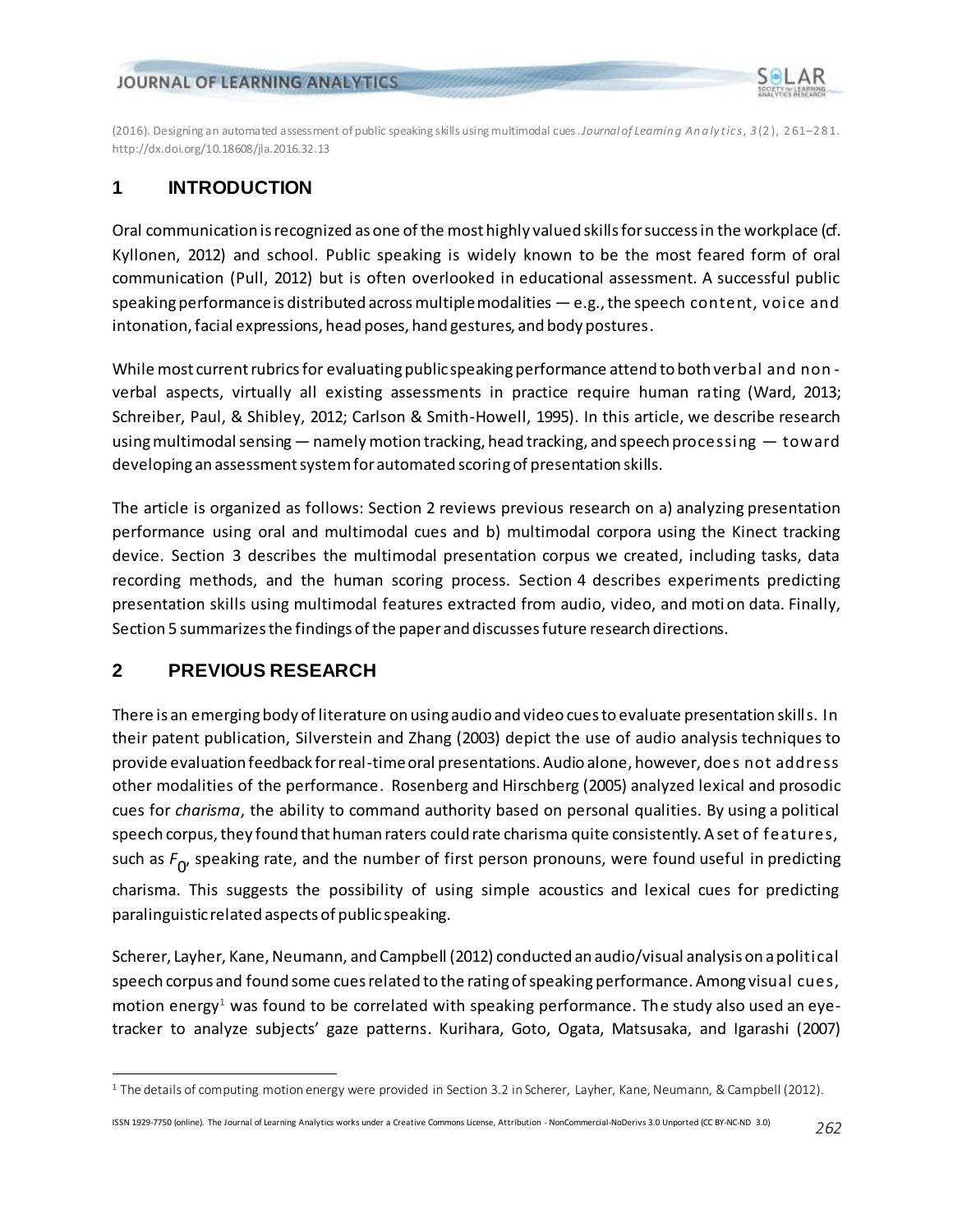

(2016). Designing an automated assessment of public speaking skills using multimodal cues. *Journal of Learnin g An a ly t ic s*, *3* (2 ), 2 61–281. http://dx.doi.org/10.18608/jla.2016.32.13

developed a presentation coaching system using Automatic Speech Recognition (ASR), prosody analysis, and image processing. A marker-based computer vision object-tracking method was used for head tracking. However, marker-based and video-only methods for tracking body movements tend to be cumbersome and error-prone.

With the introduction of 3-D sensing devices such as Microsoft Kinect, tracking human movements has become increasingly easy and accurate for multimodal research (Zhang, 2012). Swift et al. (2012) created a multimodal corpus for research on learning everyday tasks, which included audio, video, Kinect RGB-Depth video and object-touch data while subjects demonstrated how to make a cup of tea. Anvil (Kipp, 2012), a very popular video annotation tool, has been updated to include a Kinect recording cookbook and support for displaying Kinect 3-D tracking results.

Kinect devices have been utilized for analyzing speakers' full body behaviours during their presentations. For example, in a brief report, Nguyen, Chen, and Rauterberg (2012) proposed building a public speaking evaluation system. Students participating in a scientific presentation course were recorded using a Kinect device. Body posture and hand gestures were analyzed using Laban Movement Analysis (LMA), a coding scheme widely used in dance analysis. A more comprehensive approach to public speaking performance evaluation is illustrated by Batrinca, Stratou, Shapiro, Morency, and Scherer (2013), who created a public speaking skill training system with a combination of advanced multimodal sensing and virtual human technologies. In particular, MultiSense (Scherer, Stratou, & Morency, 2013) was used to record and recognize a set of the multimodal behaviours of presenters. Meanwhile, a virtual audience would respond to the quality of the presentation in real time to provide feedback and training opportunities. Two Toastmaster club members were asked to rate a set of low-level observations about presentation performance, such as speaking rate, pace, and so on. On such low-level observations, quite high inter-rater agreements were reported.

Recently, a dataset of oral presentations, including slides and corresponding multimodal recordings, was provided in the Multimodal Learning Analytics (MLA) 2014 grand challenge and workshop. This dataset, known as the Oral Presentation Quality Corpus (ESPOL, 2014), was collected in Ecuador as part of a college level course. Students formed groups of up to six people and developed a presentation (in either PowerPoint or PDF format), before delivering their presentations individually. In total, 441 multimodal presentations (approximately 19 hours of multimodal data, i.e., audio, video, and depth data) were recorded using a video camera and a Kinect for Xbox device. The presentations were rated on several dimensions. ESPOL (2014) has released all of the videos, Kinect motion trace files, and associated human scores as part of the MLA 2014 Grand Challenge.

ISSN 1929-7750 (online). The Journal of Learning Analytics works under a Creative Commons License, Attribution - NonCommercial-NoDerivs 3.0 Unported (CC BY-NC-ND 3.0) *263* Using this data from the MLA '14 grand challenge, researchers have conducted several initial investigations on the automatic evaluation of the quality of presentations and slides. A summary of these studies can be found in Ochoa, Worsley, Chiluiza, and Luz (2014). In particular, Luzardo, Guamn, Chiluiza, Castells, and Ochoa (2014) investigated using audio cues  $-$  i.e., the speaking rate, as estimated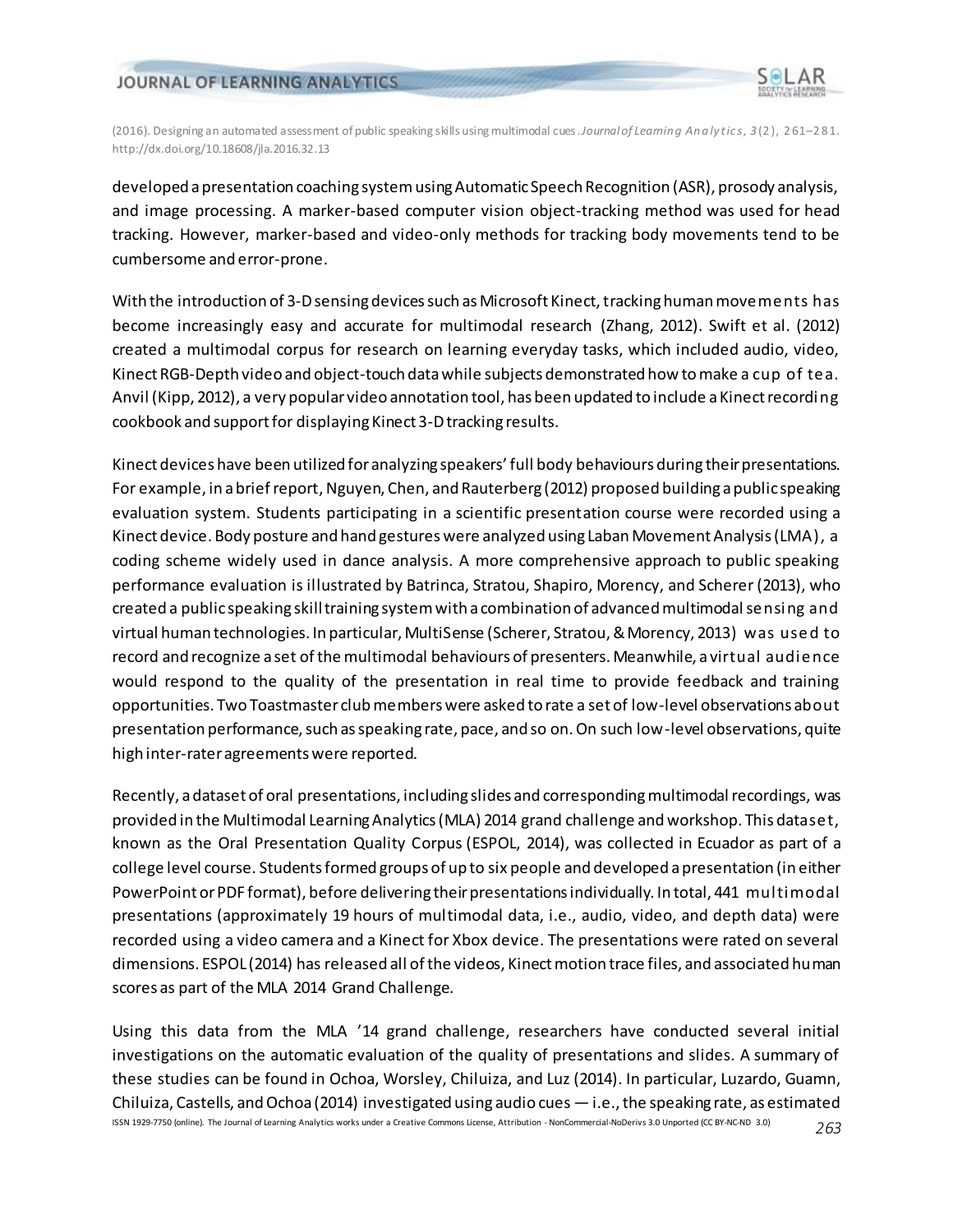

(2016). Designing an automated assessment of public speaking skills using multimodal cues. *Journal of Learnin g An a ly t ic s*, *3* (2 ), 2 61–281. http://dx.doi.org/10.18608/jla.2016.32.13

from audio files, and some basic prosodic analysis — to judge delivery performance. Echeverría, Avendaño, Chiluiza, Vásquez, and Ochoa (2014) investigated using Kinect motion traces for measuring body language performance during presentations. Chen, Leong, Feng, and Lee (2014) used a combination of speech, motion, and head tracking features to predict presentation scores. They first reduced the 9-dimension human scores using the Principal Component Analysis (PCA), resulting in two principal components (PCs) — one for presentation delivery and another for the quality of the slides. Chen, Leong, et al. (2014) demonstrated that a scoring model based on automatically extracted multimodal features can significantly predict human scores in both principal components.

Although the OPQC corpus contains 441 multimodal presentations, it has several drawbacks with its recording setup and human scoring. For example, since the data were collected from real classrooms, sometimes there were issues with noticeable device shaking and the synchronization between video and motion traces. As for human scoring, discrete score bands were not utilized, and there was n o doublescoring effort. Finally, the data were exclusively open to the participants of the MLA '14 challenge.

Chen, Feng, et al. (2014) is a preliminary study in this direction. Similar to Batrinca et al. (2013) and ESPOL (2014), a public speaking corpus has been created using a Kinect device for Microsoft to record speakers' full body movements. Based on the motion traces tracked by Kinect, several velocity -related motion features were extracted for inferring speakers' performance. Chen, Feng, et al. (2014) suggested that both speech and visual features play useful roles for automatically predicting presentation human rated scores.

Two observations can be drawn from the literature. Regarding the technology, a combination of 3-D sensors such as Kinect and high quality audio/video recording has been widely used for evaluating presentation performances. Regarding applications, there is much interest in designing interactive systems for training presentation skills. We believe that multimodal technology can transform traditional human-scored public speaking assessments (Schreiber et al., 2012) and make them more reliable and cost-efficient.

Our primary research question, therefore, is whether machine-generated multimodal features can predict human scores in a standardized performance-based public speaking assessment. The aforementioned multimodal research (Nguyen et al., 2012; Batrinca et al., 2013; Ochoa et al., 2014) has so far been based on non-standardized scoring rubrics and human scoring processes, leaving it vulnerable to reliability threats. One contribution of the current research is to bring technologies and techniques developed in learning and training applications to educational assessment, which places more emphasis on the standardization of task design and scoring rubrics(Joe, Kitchen, Chen, & Feng, in press). To this end, we conducted an initial study to design and prototype a public speaking test with the goal of automated multimodal scoring.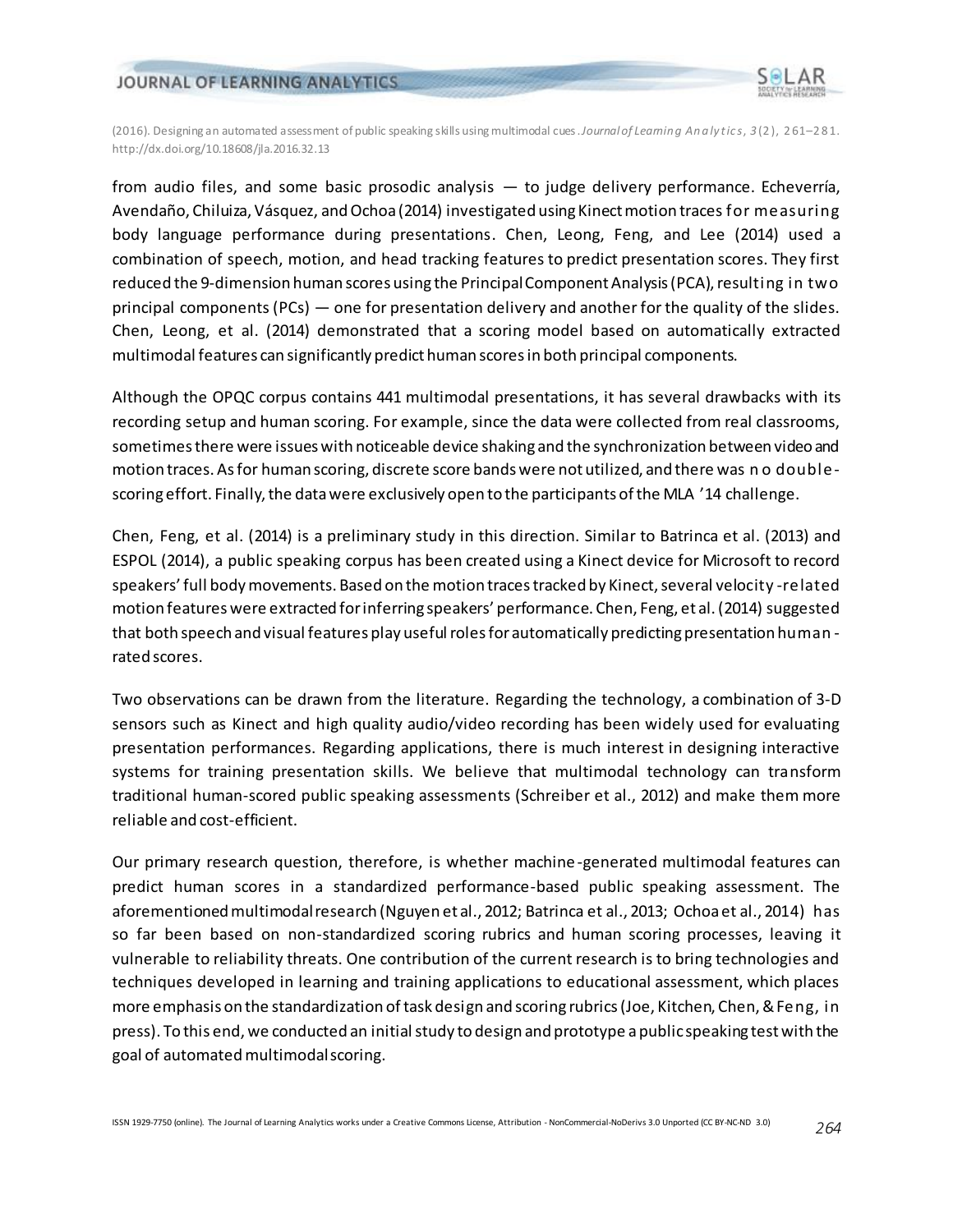

(2016). Designing an automated assessment of public speaking skills using multimodal cues. *Journal of Learnin g An a ly t ic s*, *3* (2 ), 2 61–281. http://dx.doi.org/10.18608/jla.2016.32.13

## **3 MULTIMODAL CORPUS**

#### **3.1 Tasks**

The prototype assessment included five public speaking tasks. Task A was an icebreaker, in which the speaker introduced him- or herself; this task is not analyzed due to the personally identifiable information involved. Tasks B and C were modelled after prepared informational speeches, in which the speaker was given a pre-prepared slide deck and up to 10 minutes to prepare for the presentation. Task B was a business presentation, in which the speaker was to present a financial report. Task C was a simulated teaching task on the topic targeting middle-school students. The other two tasks were persuasive and impromptu speeches. Task D asked speakers to consider a movie that they did not like but nonetheless recommend it to others. Task E asked speakers to consider a place inconvenient to live in and discuss the benefits of living there. No visual aids were provided for Tasks D and E.

## **3.2 Multimodal Data Collection**

A Microsoft Kinect for Windows Version 1 device was used to record 3-D body motions. Brekel Pro Body Kinect tracking software (v1.30 64-bit version) was used to record 48 body joints and stored the motions in the Biovision hierarchical data format (BVH). A JVC Everio GZ-HM35BUSD digital camcorder was used for audio/video recording. The camcorder was mounted together with Kinect on a tripod. The raw video resolution used the UXP high definition setting, which uses a 1920x1080i resolution and a bit rate of 24 Mbps on average, and was saved in the MTS format. Note that we did not use wireless microphones that tend to provide clearer recordings compared to the built-in microphone on the camcorder. We made this decision hoping to reduce the complexity of our hardware setup to make the developed technology easierto use in practice. Both the Kinect and the camcorder were placed 6 feet away from the front of the speaking zone, which was marked on the ground. For Tasks B and C, a SMART Board projector system was used to show the PowerPoint slides. Figure 1 shows the apparatus involved in the data collection.

Speakers included 17 volunteers recruited from an education assessment company, with 10 male and 7 female participants. Seven of the participants were experienced public speakers from the Toastmasters Club. The rest varied widely in their public speaking experience. The participants' time was paid for by the employer so they did not receive additional compensation. Before recording, participants completed a 10-item initial background questionnaire related to prior experiences with and attitudes towards public speaking. All participants indicated fluency in English and only two out of the 17 participants reported English as a second or third language. Data from the background questionnaires show that the participants as a whole had prior experience in public speaking: 68.8% of participants estim ated giving professional presentations or prepared talks at least yearly and 37.5% at least monthly.

ISSN 1929-7750 (online). The Journal of Learning Analytics works under a Creative Commons License, Attribution - NonCommercial-NoDerivs 3.0 Unported (CC BY-NC-ND 3.0) *265* At the beginning of each structured laboratory recording session, the experimenter reviewed the purpose of the study with the participant and offered an opportunity to have his/her questions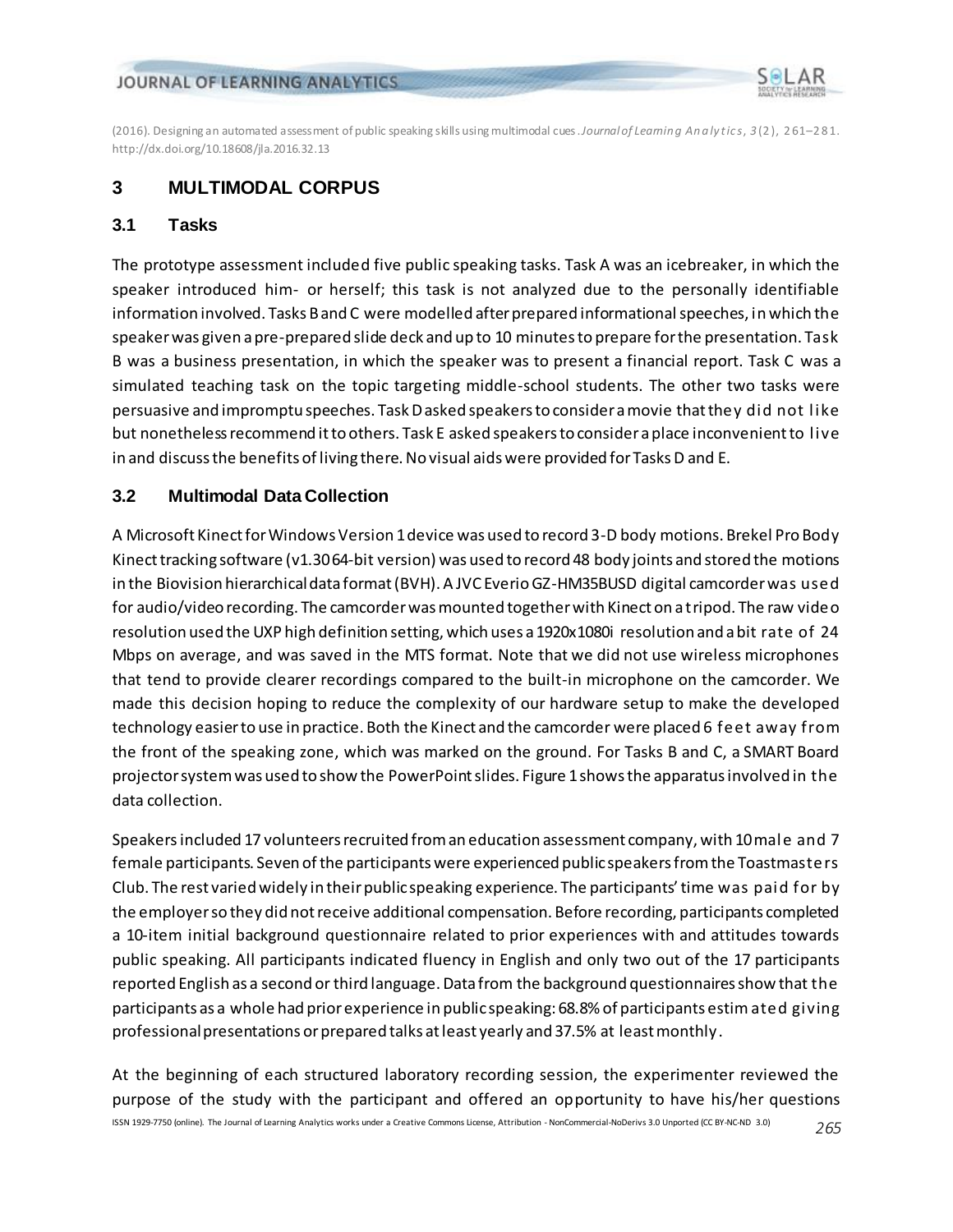

(2016). Designing an automated assessment of public speaking skills using multimodal cues. *Journal of Learnin g An a ly t ic s*, *3* (2 ), 2 61–281. http://dx.doi.org/10.18608/jla.2016.32.13

answered. The participant was informed that video, audio, and 3-D motion capture data would be recorded for each of their performances on the five public speaking tasks. After being familiarized with the recording equipment, participants were informed that they were expected to speak for 4 to 5 minutes for Tasks B and C and 2 to 3 minutes for Tasks D and E. To facilitate the pacing of each presentation, participants were signalled by the experimenter first when the minimum required time was reached (4 minutes or 2 minutes) and again when the maximumgiven time was reached (5 minutes or 3 minutes). Participants were also informed that they would need to make a single audible clap before speaking, with their hands elevated to the torso. The purpose of having participants clap in this way was to allow for an easily distinguishable marker in each of the recording modalities (audio, video ,



and motion tracking by Kinect), to help synchronize playback in later analyses.

## **Figure 1: Apparatus and setting of the data collection. A Microsoft V1 Kinect and a JVC camcorder were mounted together on a tripod. The laptop in the foreground runs the Brekel program for recording motions. The smartboard and the other laptop (away from the readers) were used to present slides for the B and C tasks.**

For Tasks B and C, which involved PowerPoint slides, they were given 10 minutes to prepare for their presentation. They were not allowed to have notes during the presentation. Figure s 2 and 3 show sample slides from Tasks B and C, respectively. $^{\text{2}}$ 

For Tasks D and E, the participants were given no preparation time. They would start speaking as soon as they were given the topic of the impromptu speech. Table 1 summarizes the major differences of these two types of tasks.

l

<sup>2</sup> Please contact the correspondence author for task materials.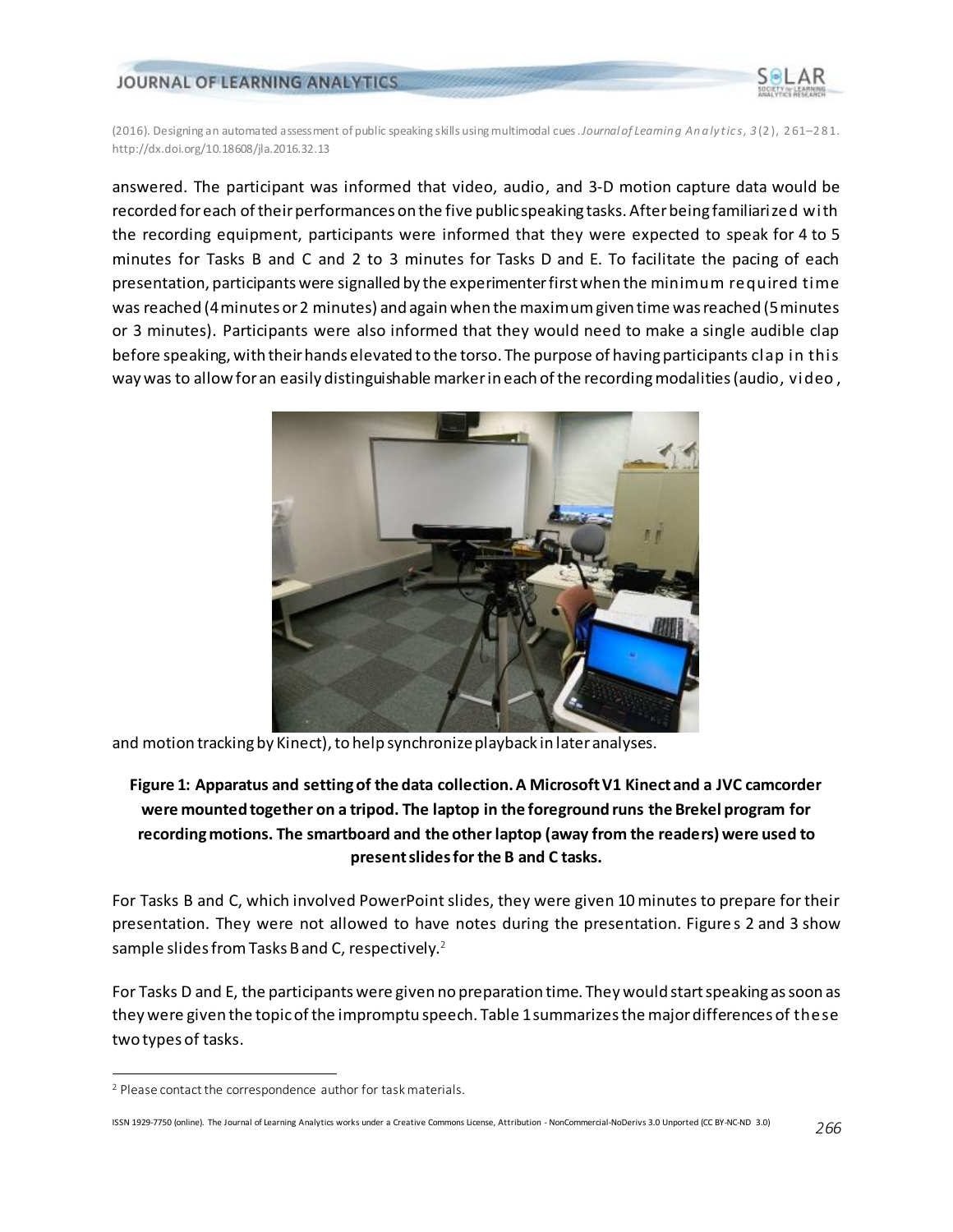

(2016). Designing an automated assessment of public speaking skills using multimodal cues. *Journal of Learnin g An a ly t ic s*, *3* (2 ), 2 61–281. http://dx.doi.org/10.18608/jla.2016.32.13



**Figure 2: Sample slide from Task B, involving a financial report of a fictitious company.**



# Location and Features of the Nile

- THE NILE RIVER IS THE **LONGEST RIVER IN THE** WORLD (6,650 kilometers).
- Ancient Egypt was protected from outside influences, which allowed it to evolve in its own unique way.
- Its flood plain was a magnet for life -- human, plant and animal.

**Figure 3: Sample slide from Task C, in which the speaker was asked to give a lecture on the history of ancient Egypt.**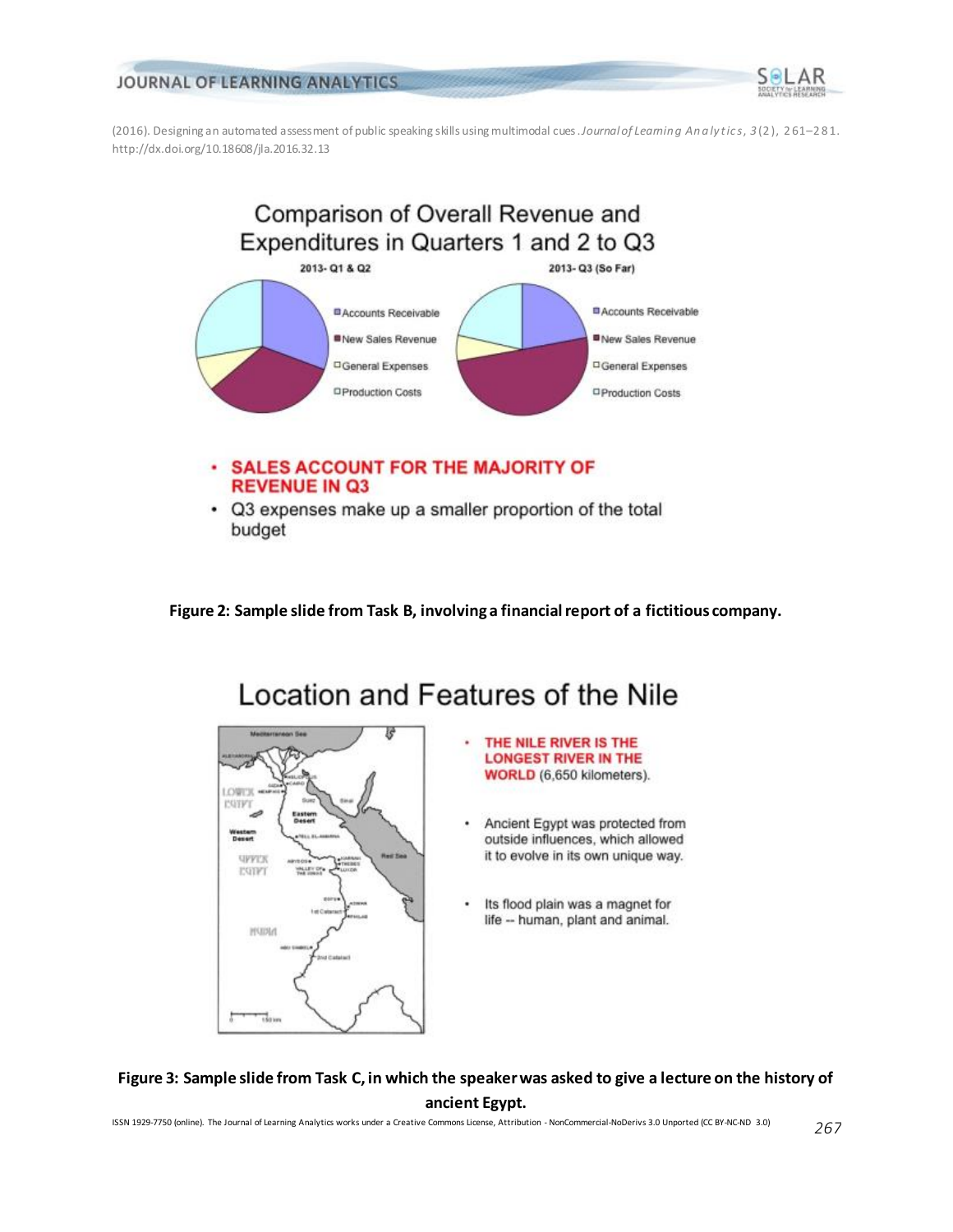



| Task type   | Using  | Prep. Time | Speaking   | Topics             |
|-------------|--------|------------|------------|--------------------|
|             | Slides | (min)      | Time (min) |                    |
| Informative | Yes    | 10         | 4 to 5     | <b>B:</b> business |
| (B & C)     |        |            |            | C: history         |
| Impromptu   | No     |            | $2$ to 3   | D: movie           |
| (D & E)     |        |            |            | E: location        |

Participants were also given a hand-held USB remote control device for the PowerPoint presentations. Hardcopies of the presentations were available for participants during the preparation stage only. Additional background materials (e.g., further details about historical Egyptian sites) were also provided if the speaker chose to elaborate on certain slides. Speakers were allowed to take notes on scratch paper, but they could not use any of the printed or written notes during the actual presentations. Figure 4 illustrates a speaker emphasizing a point on a slide from Task B.



**Figure 4: An illustration of how speakers interacted with the presentation slides during Tasks B and C. The left panel is a screenshot showing a subject giving the Task B presentation. The face analysis is shown on his face. The right panel shows the motion trace for this video frame.**

## **3.3 Data Processing**

After getting raw recordings from our lab sessions, the following steps were taken to process the data for further analysis. The motion and video data streams were synchronized. The HD video files were converted to another format (with a higher compression rate) for playback (e.g., in Xvid or *H*.263 codec). The audio channel from the video was extracted for several speech processing procedures, including a) manual transcription, b) using the P2FA forced alignment tool (Yuan & Liberman, 2008) to obtain time stamps for all transcribed words (and phonemes), and c) using Praat acoustics analysis software (Boersma & Weeninck, 1996) to extract pitch and intensity measurements. In addition, nonverbal features related to hand movements, body locomotion, and head orientation were computed. More details will be provided in Section 4.1.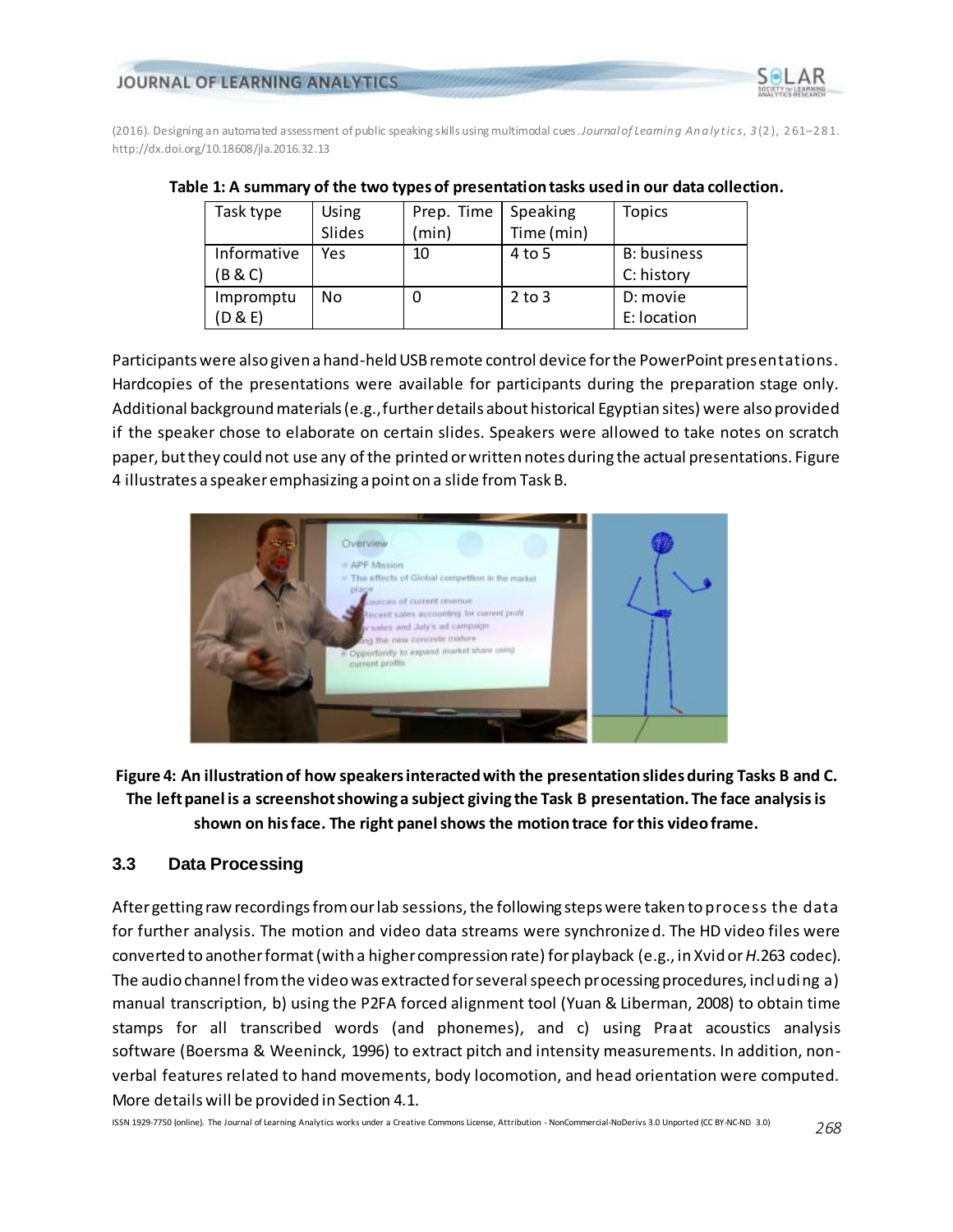

(2016). Designing an automated assessment of public speaking skills using multimodal cues. *Journal of Learnin g An a ly t ic s*, *3* (2 ), 2 61–281. http://dx.doi.org/10.18608/jla.2016.32.13

The processed multimodal streams could be imported into Anvil(Kipp, 2012), which supports displaying rich multimodal cues, including playing videos, showing time-aligned transcription, showing audio waveform as well as prosody contours, and other contours, such as hand motion velocity. Therefore, Anvil provides a tool for quickly visualizing this multimodal presentation corpus's content.

## **3.4 Human Rating**

A key emphasis of our research is a reliable, valid, comprehensive assessment of public speaking skills. To this end, we designed a human rating process according to the standard practice in educational assessment. We began with a construct analysis of the skills involved in public speaking and a review of existing assessments and rubrics.

Public speaking is a multifaceted amalgamation of psychological, cognitive, linguistic, and paralinguistic abilities. Assessing public speaking competence is no less complex. Raters process myriad aural and visual behaviours as they evaluate a speaker's public speaking competence. Generally, this process is guided by a scoring rubric that structures the type of behaviours that should be considered and the criteria by which to evaluate those behaviours. One of the challenges of assessing public speaking competence is reliably and accurately detecting the true quality of a performance — filtering the construct-irrelevant factors from the construct-relevant factors.

The final rubric was based on the Public Speaking Competence Rubric (PSCR) (Schreiber et al., 2012) due to its psychometric properties. According to their study, using five trained faculty member raters on 45 speech presentations by college students, the *intraclass correlation coefficients* (ICCs; a measure of variance in scores associated with raters) across the 10 items and holistic scores ranged from .37 to .93, making it one of the most reliable human-scored instruments for assessing public speaking performance. The original PSCR rubric contains 11 items: topic selection, introduction, organization, supporting materials, conclusion, language, vocal expression, non-verbal behaviour, adaptation to audience, visual aids, and persuasiveness. Of the 11 rubric dimensions described above, dimensions 2, 3, and 5–9 were used for the purpose of the present study. The tasks administered did not provide the opportunity for topic selection; the topic was given to the speaker (Dimension 1). Supporting materials were not required (Dimension 4), because there was not enough preparation time given to speakers to gather supporting materials. Dimension 10 was assessed only when the task required use of visual aids (Tasks B and C). Dimension 11 was considered for all tasks even though only two were persuasive in nature. A holistic evaluation component was added to the rubric.

The final scoring rubric adapted from PSCR contains the following items: *introduction*, *organization*, *conclusion*, *language*, *vocal expression*, *non-verbal behaviour*, *adaptation to audience*, *visual aids*, and *persuasiveness*, plus the overall *holistic rating*. For each item, a five-point Likert score (0 representing the worst performance, 4 representing the best) was used.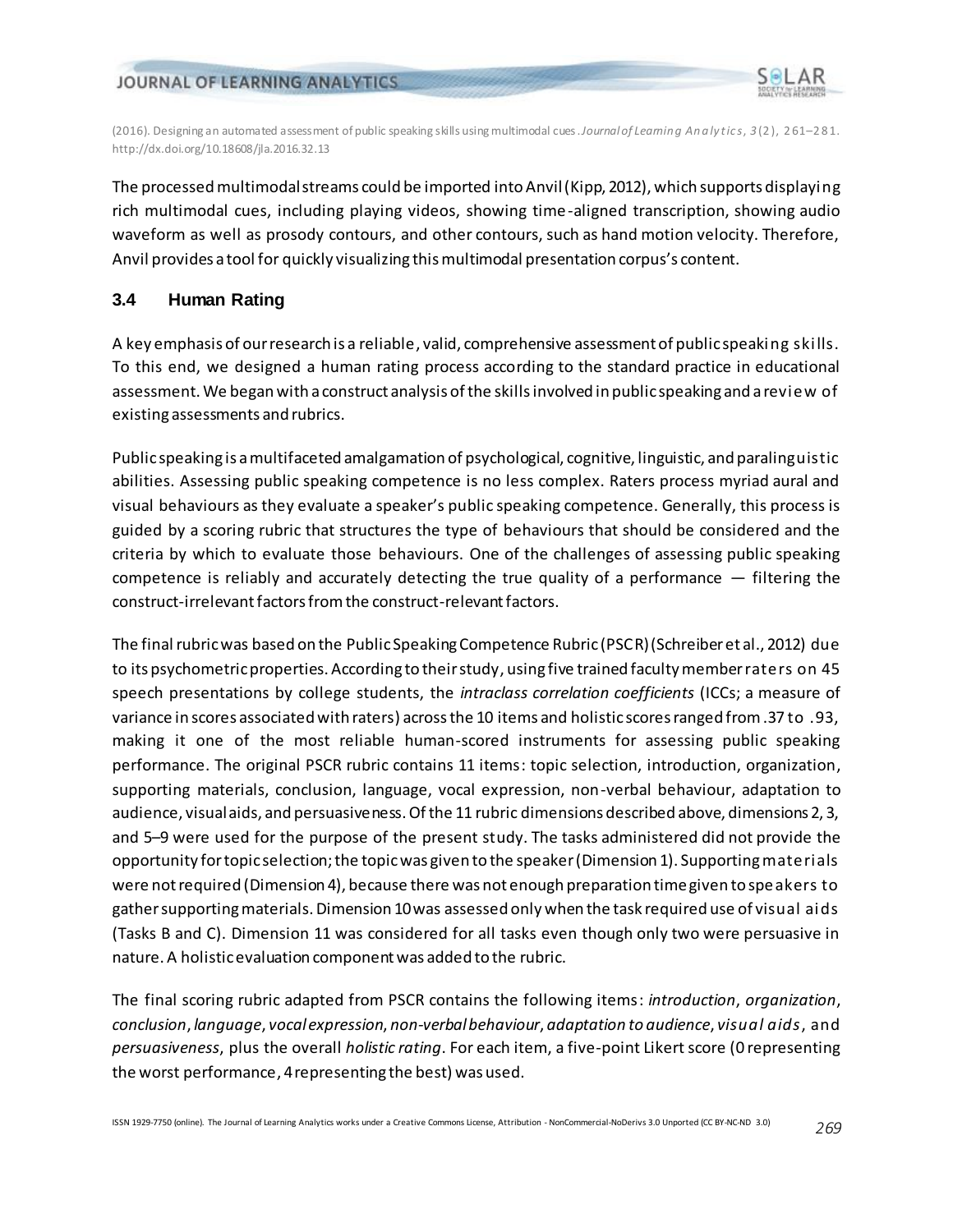

(2016). Designing an automated assessment of public speaking skills using multimodal cues. *Journal of Learnin g An a ly t ic s*, *3* (2 ), 2 61–281. http://dx.doi.org/10.18608/jla.2016.32.13

The recruitment and training of human raters is critical for the quality of human scoring. Five raters were recruited from the same educational assessment company. Two expert raters had background s in oral communication/public speaking instruction at the higher education level. The other three (nonexpert raters) had extensive experience in scoring essays, but not in scoring public speaki ng performances. For reliability purposes, all presentations were double-scored. Given the intended use of the human scores for automated scoring development, it was decided that each presentation would receive at least two independent scores. If two scores differed substantially, an adjudication process resolved the discrepancies and resulted in a consensus score.

The scoring process was organized in two phases. Phase 1 involved working with the two expert raters in order to develop criterion scores for a randomly selected subset of presentation videos (12 videos covering the four tasks). The criterion videos and scores were used to train non-expert raters in Phase 2. During the training, non-expert raters reviewed exemplar videos from the criterion set and discussed them with expert raters in order to come to the same scores. The process continued until they could reliably rate the criterion set. This was the first opportunity for raters to use the scoring instrument and provide feedback on its "scorability" (i.e., its usability for the set of tasks and presentations). In Phase 2 expert and non-expert raters worked together to score the remainder of the presentations. Each presentation was randomly assigned to an expert and a non-expert rater, who scored independently.

The final "operational" score is the average of all scores assigned to a given dimension for a given speaker. Experts were randomly paired with non-experts. The expert rater always provided the first score for each presentation. Non-experts were never paired with one another. None of the raters was aware of the type of score (first or second) they were providing. In the event that the scores between two raters were discrepant, a third rater provided an independent score, again without knowledge of the type of score he or she was providing. The third rater assigned scores to all of the dimensions; however, only the scores for the dimensions with two discrepant (R1, R2) scores were used. For details about the scoring and adjudication process, see Joe et al. (in press).

To understand the internal structure of the human scores further, we conducted a principal component analysis (PCA) on all adjudicated sub-scores available in each task type. We were interested in whether there was a common principal component (PC) that could be used as an index of the public speaking performance, and if so, whether it would correlate with the holistic human score. Indeed, we found that the first PC explains 68.8% of variance for the informative tasks and 61.1% of vari ance for the impromptu tasks. No other PCs had an eigenvalue larger than 1.0. A single factor model is the most parsimonious model for our data. While this conclusion differs from that in Schreiber et al. (2012), which reported a 3-factor model, the empirical results are not inconsistent. Schreiber et al. used an oblique rotation in their factor analysis, which generated three strongly correlated factors. A single factor model may provide comparable fit. In our case, this PC score is highly correlated with the holistic human rating.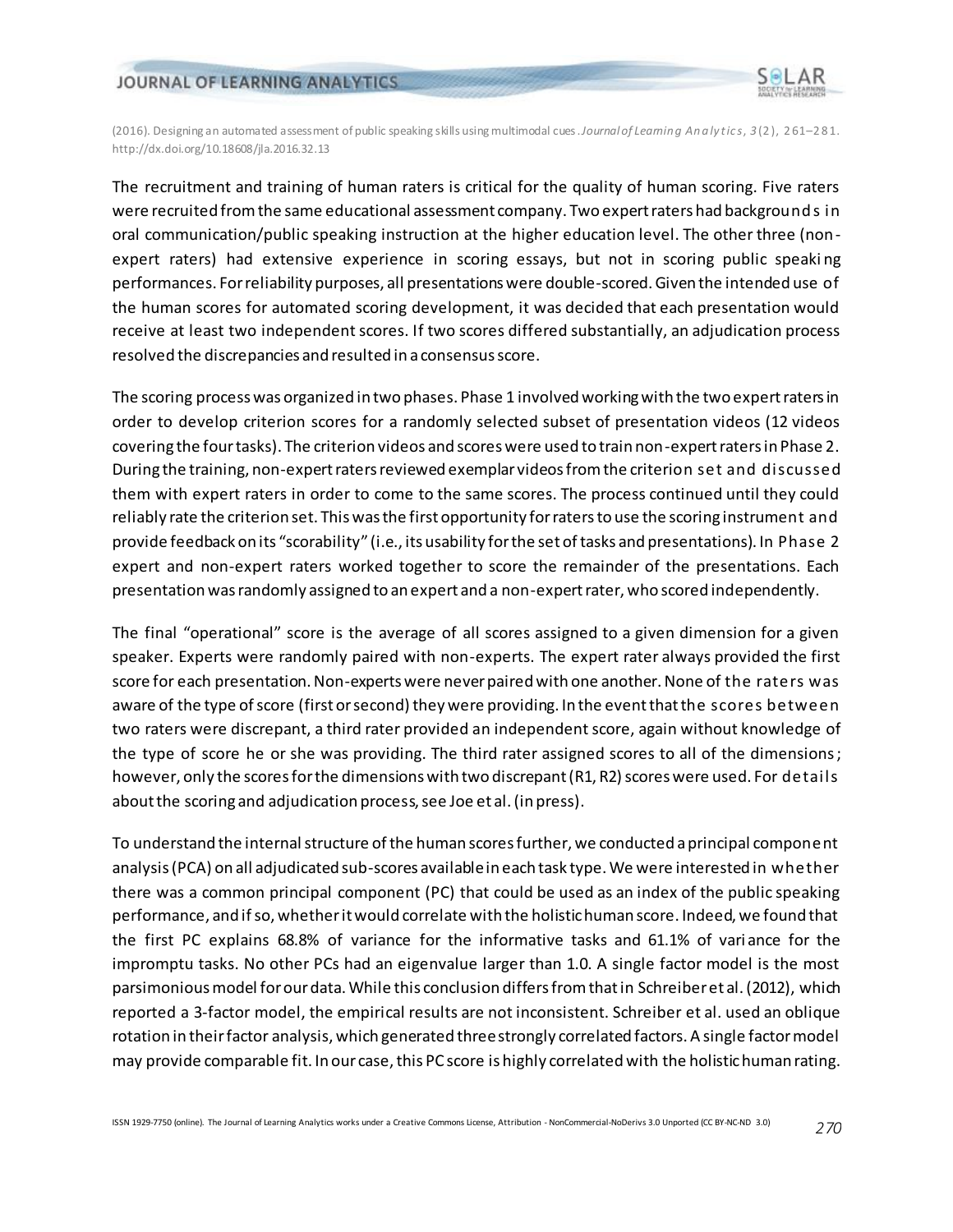

The Pearson correlation r between the holistic scores with the single PC scores is 0.941 for the informative task and 0.93 for the impromptu task.

Some data were lost due to equipment failure. In total, we obtained 56 presentations with complete multimodal recordings. In the experiments described in Section 4, we focused on the final holistic scores after the adjudication process. Regarding holistic scores, between human raters, ICC is 0.385 and Pearson correlation is 0.385 from these 56 videos. Clearly, such ICC values between human raters are quite low. There are many reasons causing such low ICCs. For example, the entire data set was rated through two rounds of ratings; non-expert raters were paired with expert raters in the second round. In addition, compared to the essay/speech scoring task, the video scoring task is still very new and needs more rigorous research on improving the rating reliability.

## **4 EXPERIMENTS**

## **4.1 Multimodal Features**

## *4.1.1 Textual features*

Lexical and syntactic features were extracted using a syntactic complexity analyzer too l on the speech transcripts(Lu, 2010). This is a crude first attempt because speech transcripts differ from written texts in important ways. This tool counts the frequency of 9 types of syntactic structures, e.g., verb phrases (VP), T-units (T), clauses (C), etc., and computes 14 syntactic complexity feature values, such as the mean length of clause (*MLC*), number of verb phrases per T-unit (*VP*/*T*), and number of coordinate phrases divided by number of T-units (*CP*/*T*). A complete list of the features can be found in Lu (2010). These features measure syntactic complexity metrics, such as length of production unit, sentence complexity, subordination, coordination, and particular structures.

## *4.1.2 Speech features*

In Batrinca et al. (2013), some basic acoustic and prosodic features were extracted. However, the proposed features relied on human annotation — counting hesitations and filled pauses, and used signal processing that is hard for general users to understand. In this article, we took advantage of recent developmentsin the automated speech scoring area (Eskenazi, 2009) to obtain effective features that measure speech delivery and other related language skills.

Public speaking skills comprise multiple dimensions, including lexical usage, fluency, pronunciation, prosody, and so on. For example, speaking rate and pause profile have been suggested as useful features in several studies and even in commercial speech-scoring product implementations(Franco et al., 2010; Bernstein, Moere, & Cheng, 2010). A widely used feature for verifying pronunciation is the Goodness of Pronunciation (GOP) tool and its derived features (Witt, 1999; Franco et al., 2010; Chen, Zechner, & Xi, 2009). In particular, following the feature extraction method described in Chen et al.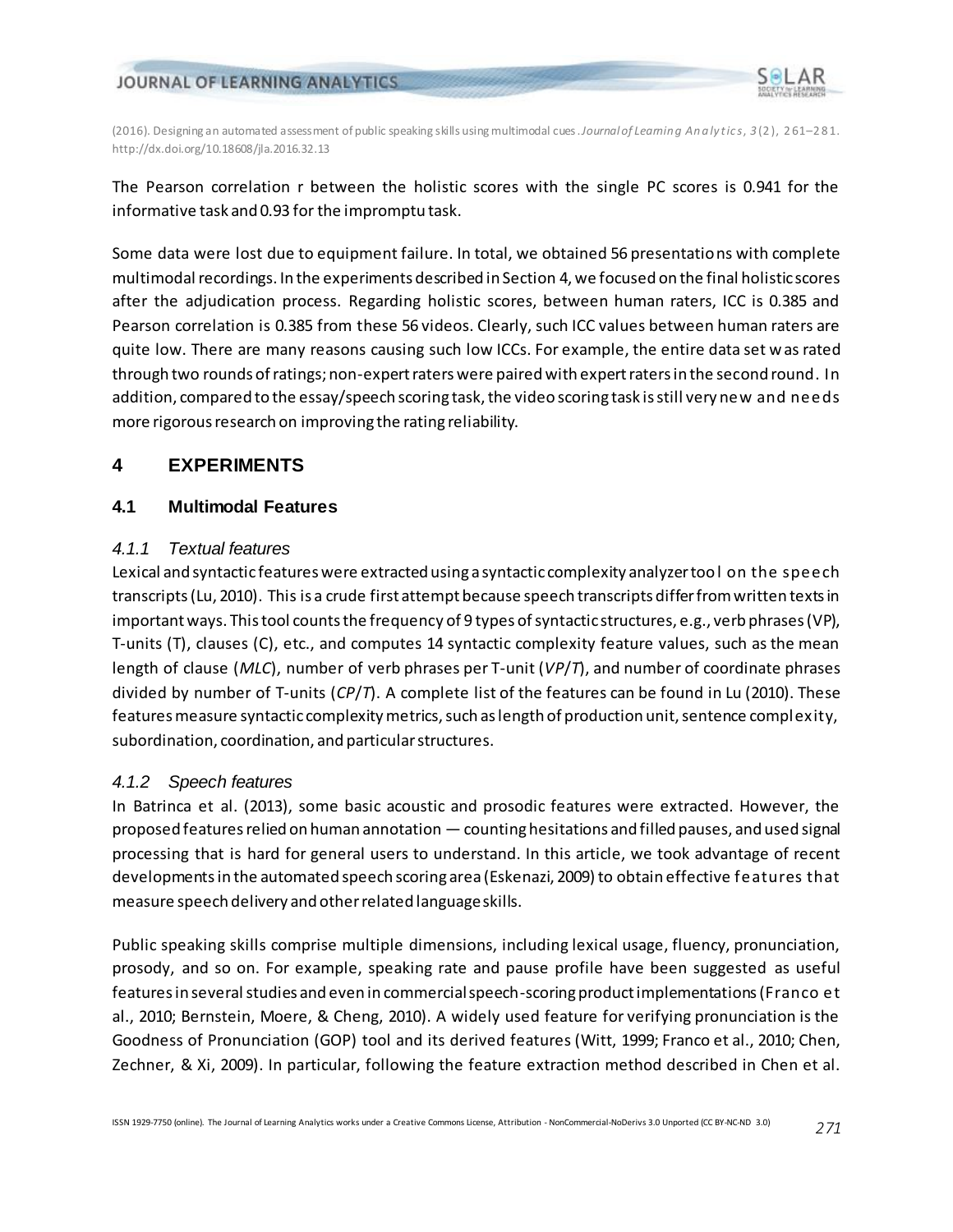

(2016). Designing an automated assessment of public speaking skills using multimodal cues. *Journal of Learnin g An a ly t ic s*, *3* (2 ), 2 61–281. http://dx.doi.org/10.18608/jla.2016.32.13

(2009), we used speech and transcription to generate a series of features on the multiple dimensions of speaking skills, e.g., speaking rate, prosodic variations, pausing profile, and pronunciation.

## *4.1.3 Visual features*

In previous research on virtual agents, multimodal dialogic systems, and affective computing, a set of methods have been proposed to compute body-language related features for the purpose of either analysis or synthesis. For example, Niewiadomski, Mancini, and Piana (2013) systematically summarized the methods used for analyzing expressive gesture quality. They grouped the features into the three layers: a) low-level features, such as *velocity*; b) medium-level features, such as *repetitive*, *symmetry*; and c) high-level features, such as gestures bearing emotional or social cues. Glowinski et al. (2011) presented a framework for finding a minimal representation of affective gestures, in which head and hand motion data were passed to an array of feature extraction modules, including energy, spatial extent, smoothness, symmetry, head tilt, etc. Then, statistics such as the maximum, mean, and standard deviation (SD) were derived from these basic features. Finally, aminimal set of feature representations was obtained using PCA to reduce dimensionability.

Inspired by this previous research, we extracted a set of low/medium level visual features from Kinect motion traces. We particularly focused on the hip, spine, left forearm, right forearm, left hand, and right hand. Then, the following basic motion features were computed:

- **Spatial**: for each data frame, a) the distance between the hands and the body (**hands-spine**); b) the distance between the arms and the body (**arms-spine**), and c) the distance between the two hands (**hands**).
- **Temporal**: the first order derivatives of the above spatial measurements; the corresponding features' names contain a special token "1dv." For example, **hands-spine-1dv** indicates the first order derivative of **hands-spine**.
- **Power**: second order derivatives of the above spatial measurements; the corresponding features' names contain a special token "2dv." For example, **hands-spine-2dv** indicates the second order derivative of **hands-spine**.
- **Energy**: Kinetic Energy (*KE*; Niewiadomski et al., 2013) is computed based on the velocities of the upper-body segments and their corresponding percentage of mass. *KE*is computed as

$$
KE = 0.5 \sum_{i=0}^{n} m_i v_i^2
$$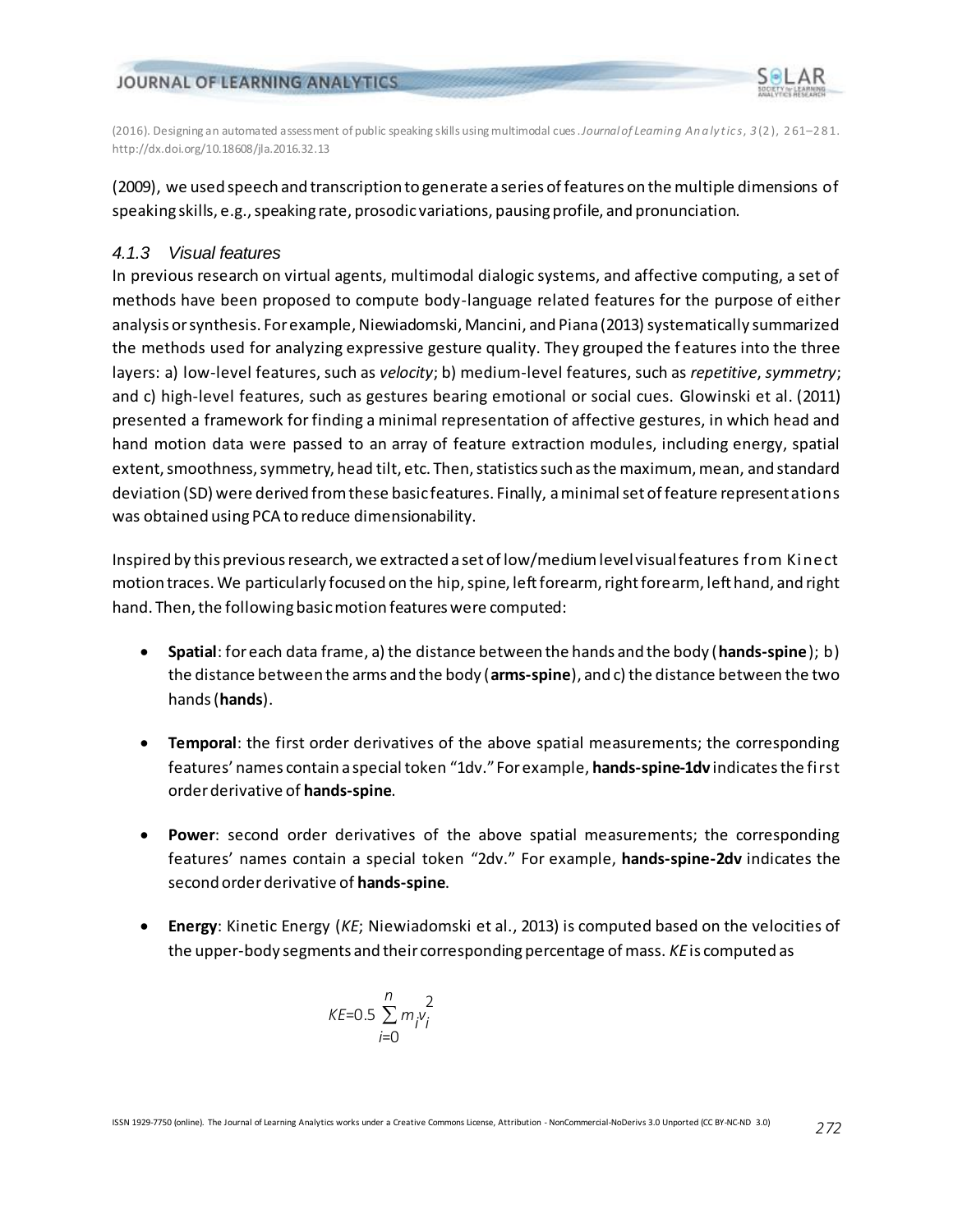

(2016). Designing an automated assessment of public speaking skills using multimodal cues. *Journal of Learnin g An a ly t ic s*, *3* (2 ), 2 61–281. http://dx.doi.org/10.18608/jla.2016.32.13

where *mi* is the percentage of mass for the *i*−*th* body segment (e.g., left forearm, right hand, and so on) and *v<sub>i</sub>* is the velocity of the *i−th* segment. Regarding the percentage weight, we used the values in Plagenhoef, Evans, and Abdelnour (1983).<sup>3</sup>

- **Posture**: Bounding Volume (*BV*), proposed in Niewiadomski et al. (2013), is the normalized volume in a vertical, rectangular, cuboid shape minimally enclosing a speaker's body. *BV* is considered an approximation of the speaker's degree of body "openness."
- **Symmetry**: for each time point *i*, for one axis (*l*) from *X*, *Y*, and *Z*, the symmetry (*SI*) as proposed in Niewiadomski et al. (2013) was computed as

$$
SI_{l_j} = \frac{(l_B - l_i) - (l_B - l_i)^R}{l_i - l_i}
$$

where  $\iota_{\mathcal{B}}$  is the coordinate of the centre of mass.  $\iota^{\mathcal{L}}$  and  $\iota^{\mathcal{R}}$  are the coordinates of a left joint and corresponding right joint. The average of these symmetry values along the time line is used as the basic feature for each axis. We used two measurements,  $\frac{S I_X}{Y}$ =(SI<sub>X</sub>+SI<sub>Y</sub>)/2 and *SIXYZ*=(*SIX* <sup>+</sup>*SIY* <sup>+</sup>*SIZ* )/3.

Then, for each basic feature *f*, a set of statistics were computed, including

- **mean**: mean value, which is *mean*(*f*)
- **mmrt**: ratio of the max value to the mean, which is computed as *max*(*f*)/*mean*(*f*)
- **mean-log**: mean of log-scaled value, which is computed as *mean*(*log*(*f*))
- **mmrt-log**: ratio of max log-scaled value to the mean of log-scaled value, which is computed as *max*(*log*(*f*))/*mean*(*log*(*f*))
- **SD**: standard deviation, which is computed as *SD*(*f*)
- **SD-log**: standard deviation of log-scaled values, which is computed as *SD*(*log*(*f*))

The orientation of the head approximates the speaker's attention to the audience. Head poses were tracked using the GAVAM head tracker (Morency, Whitehill, & Movellan, 2010) from the video data. Unreliable data (with confidence less than 7.0) were marked as missing. The head features consist of the mean, SD, as well as mean/SD on the log scale, of the horizontal and vertical head movements, which

l

<sup>&</sup>lt;sup>3</sup> The values can be found from http://www.exrx.net/Kinesiology/Segments.html.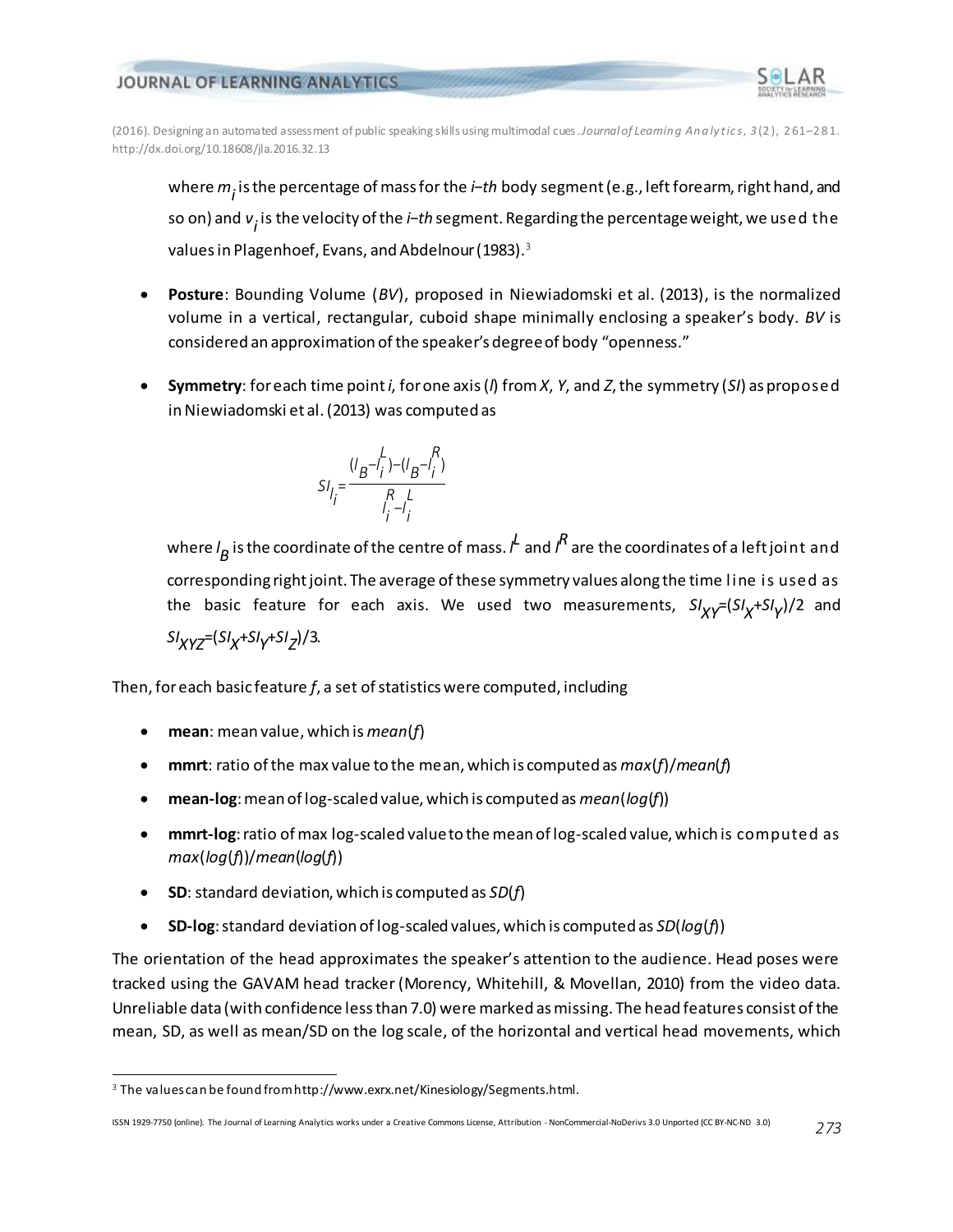



were measured as the angle (in its absolute value) between the head orientation to the zero degree position — the position of squarely facing the camera.

## **4.2 Feature Selection**

l

The four tasks (B–E) used in our data collection can be grouped into two: Tasks B and C are prepared speeches while Tasks D and E are impromptu speeches. In the first group, the subjects had time to prepare their speeches, used the provided PowerPoint slides to support their speeches, and tended to pace more in front of the Smartboard. In contrast, in the second group, the subjects needed to address the asked questions immediately and had no other resource to refer to. Given these differences in the two kinds of tasks, we anticipated that participants would use verbal and non-verbal cues differently. This speculation was also confirmed by a regression analysis done on our human rated scores. The regression used holistic scores as the independent variable and other dimension scores as dependent variables. Such analysis helps to shed light on the information sources (approximately corresponding to several dimensional scores) used by human raters when making their holistic ratings. Our analysis suggests that different information sources were used for the two task types. For example, the raters gave more weight to non-verbal behaviour and persuasivenessin the impromptu tasks (Tasks D and E). Therefore, we analyzed the results separately for the two groups of tasks, reported in Section 4.3.

Regarding the feature selection, since many features were extracted from different modalities by using different tools, we first ran an unsupervised feature reduction approach to remove one of the features from a pair whose inter-correlation is higher than 0.7. This function is provided by the R caret package (Kuhn, 2008). Next, on the remaining features that are more independent fromeach other, we selected the features from the speech and body language areas based on their correlation to human judged holistic scores. Since there are only 28 responses for each group, we only picked the features whose correlation magnitude to the final holistic scores was more than 0.38, corresponding to a significant correlation (*p*<0.05). <sup>4</sup> Tables 2 and 3 report the selected multimodal features, their corresponding category and brief descriptions, as well as the absolute Pearson correlation values to human judged final holistic scores.

| Table 2: A list of multimodal features selected for the prepared speech tasks. Pearson correlations |
|-----------------------------------------------------------------------------------------------------|
| $( r_{HS} s)$ between the features and human rated holistic scores are shown in the last column.    |

| Feature    | Category   | Description                             | $ r_{H5} $ |
|------------|------------|-----------------------------------------|------------|
| CP/T       | transcript | # coordinate phrases divided by #T-unit | 0.515      |
| Silmeandev | fluency    | silences' mean deviation                | 0.570      |
| Ipcount    | fluency    | # of interruption points (IPs) detected | 0.397      |
|            |            | from speech transcript                  |            |

<sup>4</sup> If we had a large data set, such feature selection would be conducted on the training set only.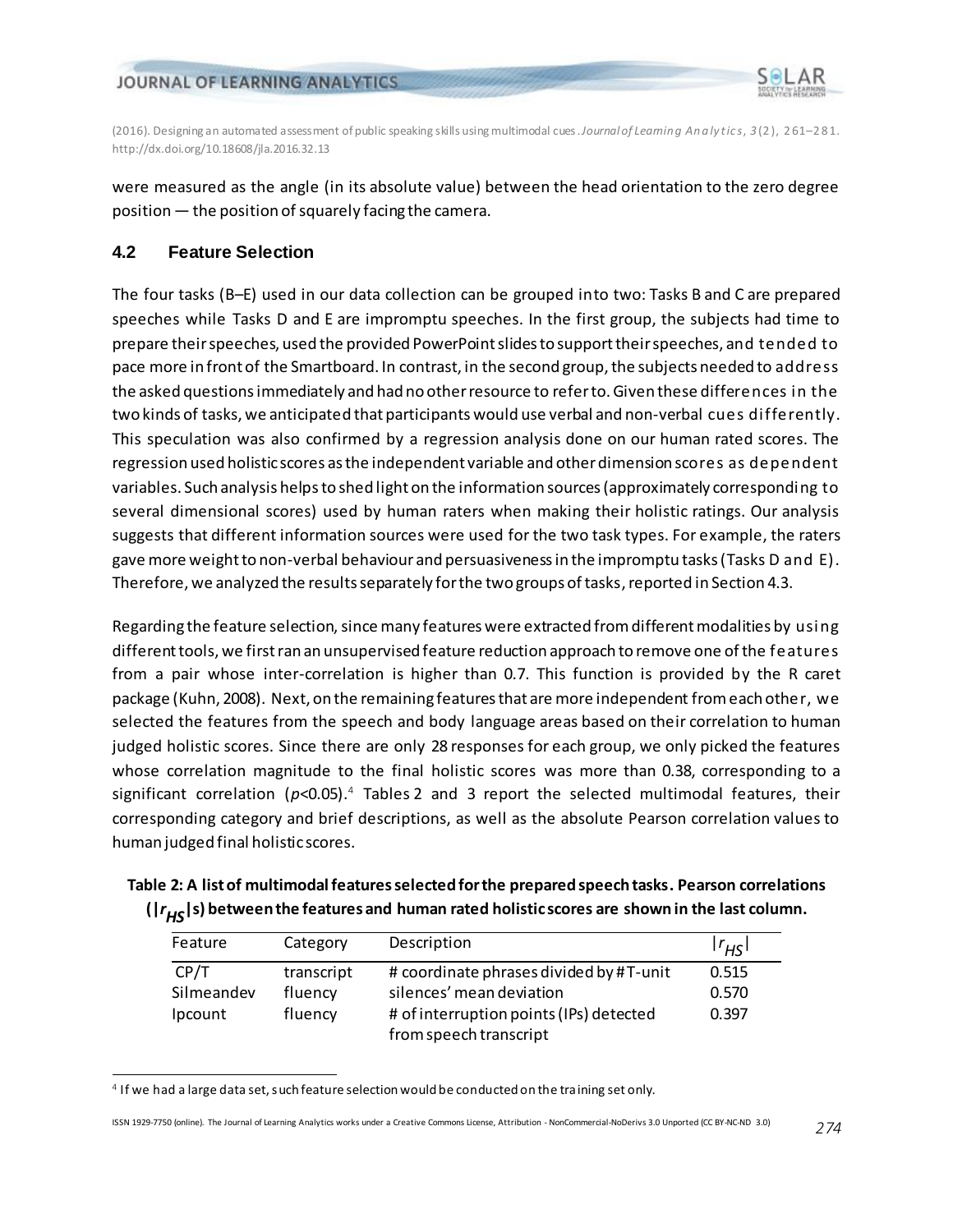

| TOP <sub>2</sub>            | vocab. | freq. of TOP 2 tier words                                                          | 0.479 |
|-----------------------------|--------|------------------------------------------------------------------------------------|-------|
| TOP5                        | vobab. | freq. of TOP 5 tier words                                                          | 0.473 |
| arms-spine-<br>2dv-mmrt-log | body   | log-scaled mmrt of the 2nd derivative of<br>the distance between arms and the body | 0.499 |
| hands-1dv-<br>mean          | bodv   | the 1st derivative of hands' distance's mean 0.531                                 |       |
| hands-1dv-SD- body<br>log   |        | 1st derivative of hands' distances'<br>log-scaled SD                               | 0.441 |

## **Table 3: A list of multimodal features selected for the impromptu speech tasks.** Pearson correlations ( $|r_{HS}|s$ ) between the features and human rated holistic scores are shown in the

| last column.                    |              |                                                                               |            |
|---------------------------------|--------------|-------------------------------------------------------------------------------|------------|
| Feature                         | Category     | Description                                                                   | $ r_{HS} $ |
| Imscore                         | language-use | language model (LM) score                                                     | 0.436      |
| wpsec                           | fluency      | speaking rate; words per second                                               | 0.462      |
| wdpchk-<br>meandev              | fluency      | mean deviation of # words among chunks                                        | 0.505      |
| withinClause-fluency<br>SilMean |              | mean of the silences within clauses                                           | 0.479      |
| face-<br>LeftRight-<br>mean-log | body         | face horizontal movement's log-scaled<br>angels' mean                         | 0.387      |
| hands-spine-<br>1dv-mmrt        | body         | mmrt of the 1st derivative of the<br>distances between the hands and the body | 0.384      |

Some interesting patterns from the above feature selection result from the two task types. For the prepared speech group, we find that several features measuring speech structure and vocabulary usage were selected, such as *CP*/*T*, *TOP*2, and *TOP*5. *CP*/*T* reflected the relative frequency of coordinate phrases in a presentation. Both *TOP2* and *TOP*5 features were described in Yoon, Bhat, and Zechner (2012). They measured the frequencies of the spoken words being inside the pre-defined vocabulary sets, such as the *TOP*2 and *TOP*5 sets. We hypothesized that since a 10-minute preparation time was provided, the speakers had time to refine their speech organization and word choice. Therefore, we found these effective speech features related to language usage for the prepared speech tasks. In addition, another two features, *ipcount* and *withinClause-SilMean*, described in Chen and Yoon (2012), reflect the presentation's organization. Two structural events — i.e., interruption points (IPs) and clause boundaries (CBs) — were automatically tagged and used for computing these structural features. In contrast, the effective speech features found in the impromptu task mostly measure speaking fluency, such as *wpsec*, *wdpchk-meandev*. Possibly such an impromptu task is quite challenging and therefore all participants have a limited performance on high-level linguistic aspects. It is worth noting that the headorientation feature *face-LeftRight-mean-log*was selected as useful in the impromptu task, which is quite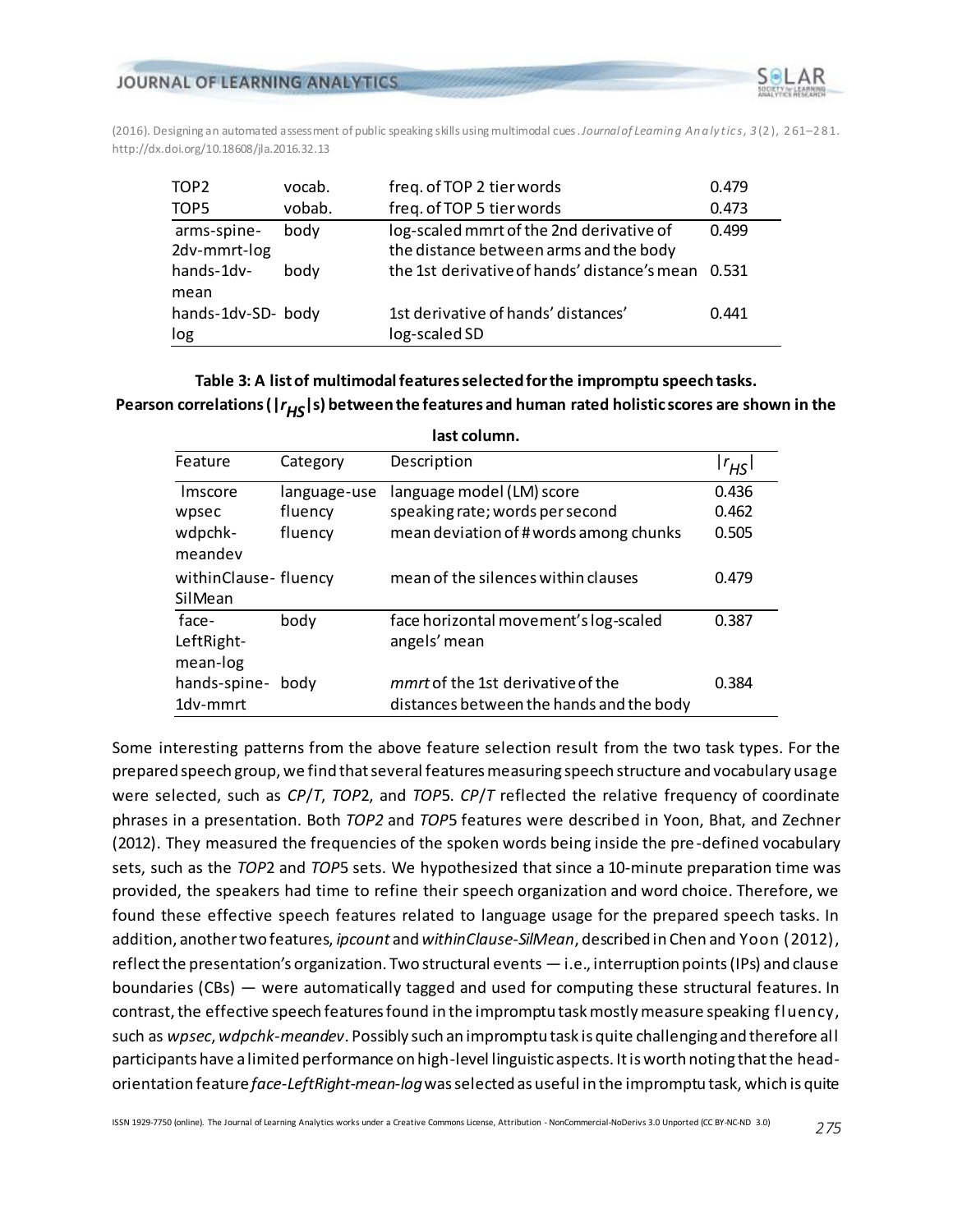

consistent with a) our expectations based on the knowledge of non-verbal communication and b) our observations of the videos.

## **4.3 Predicting Human Holistic Scores**

For each task type, i.e., prepared speech vs. impromptu speech, we ran a standard machine learning experiment for using these multimodal features to predict human judged holistic scores. In particular, we ran a leave-one-out cross-validation among all subjects (*n*=14). In each fold, presentations from 13 subjects were used to train a regression model and then the trained model was applied to the presentations from the remaining subjects. Two regression approaches were utilized, including a) Support Vector Machine (SVM) using a polynomial kernel and b) *glmnet*(Friedman, Hastie, & Tibshirani, 2009), two popular models widely used in practical machine learning tasks. Glmnet fits a generalized linear model via penalized maximum likelihood. It provides a very efficient solution to train for the LASSO or elastic net regularized regression model. We used the implementations provided by the R caret package (Kuhn, 2008). Hyper parameters of these machine-learning models were automatically tuned by using a 5-fold cross-validation on the training set. The whole process was repeated 14 times to obtain the machine predicted scores for all of the presentations. Three feature sets were used: a) Text + Speech group, consisting of the textual features described in Section 4.1.1 and the speech features described in Section 4.1.2; b) Visual group, consisting of the features computed from motion tracking and head pose tracking outputs described in Section 4.1.3, and c) Multimodal group, a combination of the above two groups. Table 4 reports on the correlation between the human rated holistic scores and the machine predicted ones.

| Feature set                    | SVM (poly) | Glmnet |  |
|--------------------------------|------------|--------|--|
| Prepared speech (Tasks B & C)  |            |        |  |
| Text + Speech                  | 0.571      | 0.652  |  |
| Visual                         | 0.581      | 0.431  |  |
| Multimodal                     | 0.750      | 0.765  |  |
| Impromptu speech (Tasks D & E) |            |        |  |
| Text + Speech                  | 0.156      | 0.324  |  |
| Visual                         | 0.378      | 0.399  |  |
| Multimodal                     | 0.525      | 0.592  |  |

| Table 4: Using multimodal features to predict final holistic scores on the two task types |  |  |
|-------------------------------------------------------------------------------------------|--|--|
|-------------------------------------------------------------------------------------------|--|--|

ISSN 1929-7750 (online). The Journal of Learning Analytics works under a Creative Commons License, Attribution - NonCommercial-NoDerivs 3.0 Unported (CC BY-NC-ND 3.0) *276* By using the speech features from the recorded audio, transcript files, the visual features from the videos, and the motions tracked by Kinect, we find that each modality provides information for predicting overall presentation performance. Based on the text and speech features, we conclude that adding visual features improves the performance of the multimodal model. On the prepared speech tasks, the correlation increases from 0.571 to 0.750 for the SVM model and from 0.625 to 0.765 for the *glmnet* model. On the impromptu speech tasks, the correlation increases from 0.156 to 0.525 for the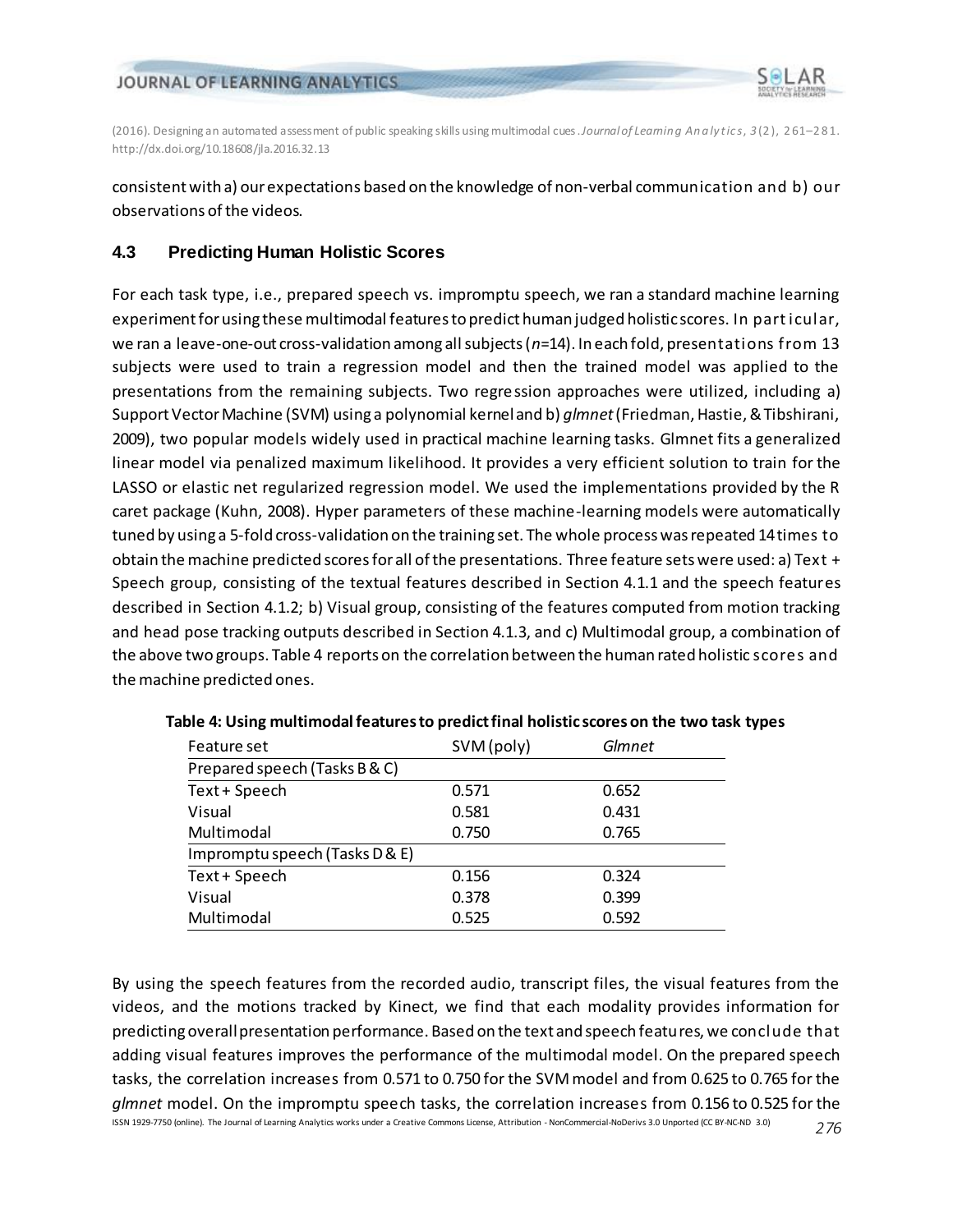

(2016). Designing an automated assessment of public speaking skills using multimodal cues. *Journal of Learnin g An a ly t ic s*, *3* (2 ), 2 61–281. http://dx.doi.org/10.18608/jla.2016.32.13

SVM model and from 0.324 to 0.592 for the *glmnet* model. Across the two tasks, the automated prediction results on the prepared speech are generally more accurate than on the impromptu tasks. Overall, using multimodal features, the automated scoring models achieved encouraging performance in terms of their correlation with human-rated scores.

## **5 DISCUSSION**

In this paper, we reported a study with the goal of automatically assessing public-speaking performance using a range of multimodal cues. The achievements in this study can be summarized as follows:

First, we developed four public speaking tasks to cover two different speech types, i.e., prepared speech and impromptu speech. Seventeen subjects were recruited to perform these tasks. For data collection, we used a combination of Kinect for Windows version 1 and Brekel Pro Body software. This combination proved to be a stable setup to support our 3-D motion tracking, which lasted for about 5 minutes.

Second, we ran a rigorous human scoring process on the collected presentations. Focusing on our tasks, we tailored a particularrubric, the Public Speaking Competence Rubric (PSCR)(Schreiber et al., 2012), to our needs. Then, a series of quality control approaches were utilized in our human rating process, including pre-training, pairing expert and non-expert raters, score adjudication, etc.

Third, we extracted a set of features from speeches, transcripts, Kinect motions, and head tracking results. Regarding the features from speeches and transcripts, we mostly utilized the ample research results from the language-skill assessment area, which have not been widely utilized in the multimodal sensing field. Our motion features were mostly inspired by previous research findings in such areas as affective computing, virtual agents, etc.

Finally, we ran feature selection and machine learning tasks on a set of selected features to predict the holistic scores judged by humans. Our feature selection results on the two types of tasks showed interesting feature usage patterns that somehow reflect the tasks' differences. From the research reported in this paper, we find that the features extracted using NLP, speech processing, and multimodal sensing are helpful for building automated assessment models. More importantly, compared to the scoring model of only using speech features, adding the features from non-verbal communication, such as hand gestures and head orientation, shows improved performance. Therefore, it is very encouraging that a set of modern computational technologies, NLP, speech, and multimodal sensing, provide strong support for the goal of automatically assessing public speaking skills. With the development of the technology described in this paper, we are confident in anticipatingwider usage of the technology being developed. For example, for many students, the developed technology could be used as a formative assessment tool to support their training.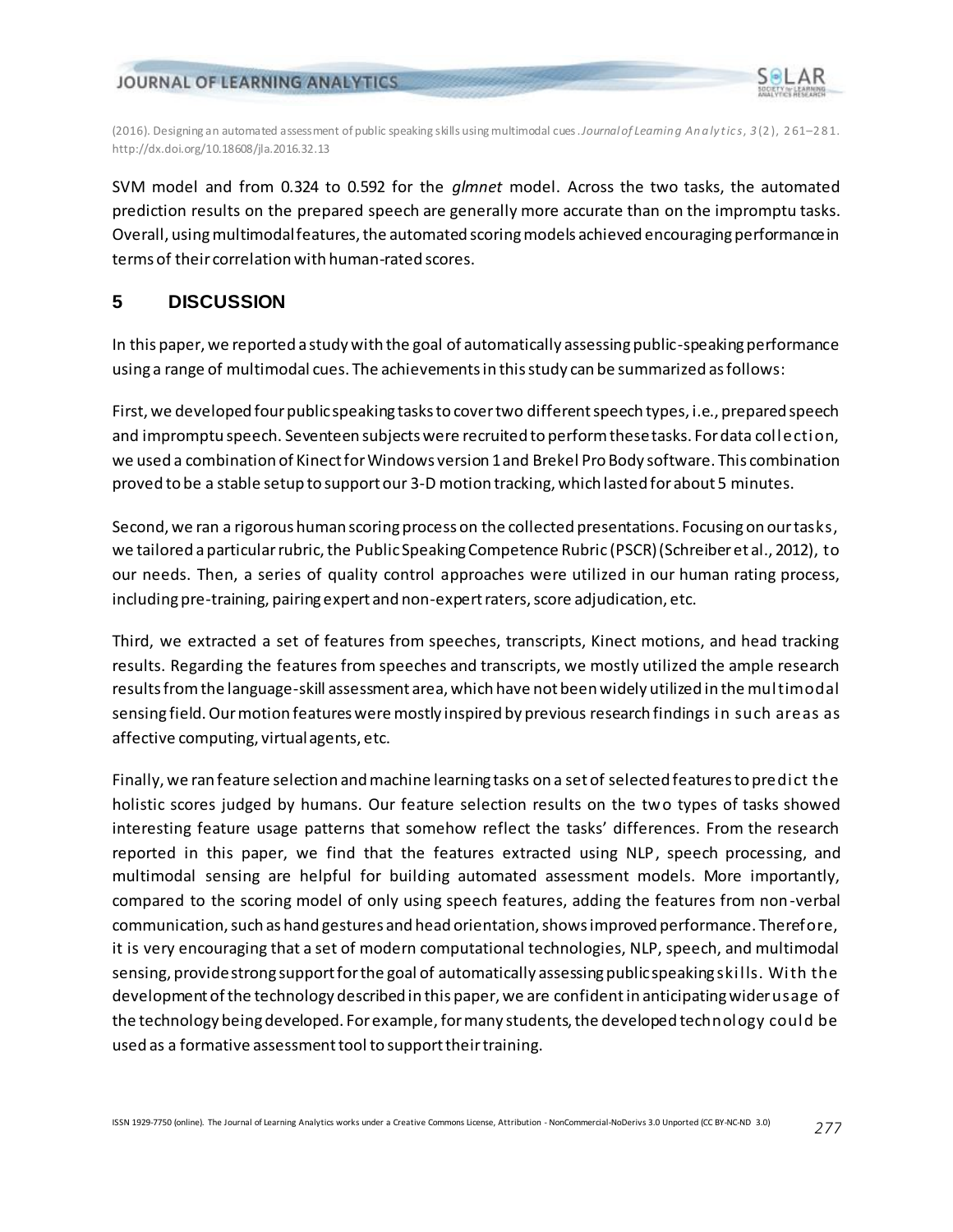

(2016). Designing an automated assessment of public speaking skills using multimodal cues. *Journal of Learnin g An a ly t ic s*, *3* (2 ), 2 61–281. http://dx.doi.org/10.18608/jla.2016.32.13

As a study in the infancy stage of this line of research, the current research has several limitations. First, the corpus used in this study is quite small — only 14 subjects with 56 presentations. Second, our data collection setup has several internal issues. For example, videos and motion traces were recorded using separate hardware/software and this made precisely synchronizing the two data streams challenging. In addition, the brightness of the smartboard made it difficult to process the video-based head pose tracking. Regarding the features, we mostly explored low/medium level features from the multimodal data streams. It is likely that some high level features, such as disfluencies across multimodal channels, gestures used for emphasizing important points, and so on, could be more meaningful for inferring presentation performance. Also, most of our features used in the final scoring models are some type of statistical value derived from the entire presentation. Although such computing provides some useful features, we anticipate that more sophisticated approaches, such as considering the temporal structure of feature contours, will be useful for more accurate modelling. It is worth noting that our current multimodal features only cover part of the full construct. For example, the existing feature -set lacks coverage of content organization.

Therefore, in our future studies, we will address the above-mentioned limitations. In particular, we will expand our corpus size, investigate extracting and utilizing some high-level non-verbal features bearing more clear semantic and social cues, and explore usingmore features that reflect subtle local changes. In addition, we will seek subject approval for releasing this data set to the research community.

## **ACKNOWLEDGMENTS**

The authors are particularly thankful for ETS Research Allocation program's support for providing the needed funding for conducting this research. In addition, the authors are thankful to all those who volunteered to participate, to ETS Toastmaster Club members for their help, to the internal reviewers from ETS, to external reviewers for their valuable comments, and to several folks in the USC MultiComp lab, particularly Dr. Morency and Dr. Scherer, for providing technical suggestions and introducing us to PSCR.

## **REFERENCES**

- Batrinca, L., Stratou, G., Shapiro, A., Morency, L.-P., & Scherer, S. (2013). Cicero: Towards a multimodal virtual audience platform for public speaking training. In R. Aylett et al. (Eds.), *Proceedings of the 13th International Conference on Intelligent virtual agents (IVA*), [\(Lecture Notes in Computer](http://link.springer.com/bookseries/558)  [Science\)](http://link.springer.com/bookseries/558), (Vol. 8108, pp. 116–128). Berlin/Heidelberg: Springer-Verlag. [http://dx.doi.org/10.1007/978-3-642-40415-3\\_10](http://dx.doi.org/10.1007/978-3-642-40415-3_10)
- Bernstein, J., Moere, A. V., & Cheng, J. (2010). Validating automated speaking tests. *Language Testing, 27*(3), 355–377. <http://dx.doi.org/10.1177/0265532210364404>
- Boersma, P., & Weeninck, D. (1996). *Praat, a System for Doing Phonetics by Computer*. (Technical Report No. 132). University of Amsterdam, Instituteof Phonetic Science.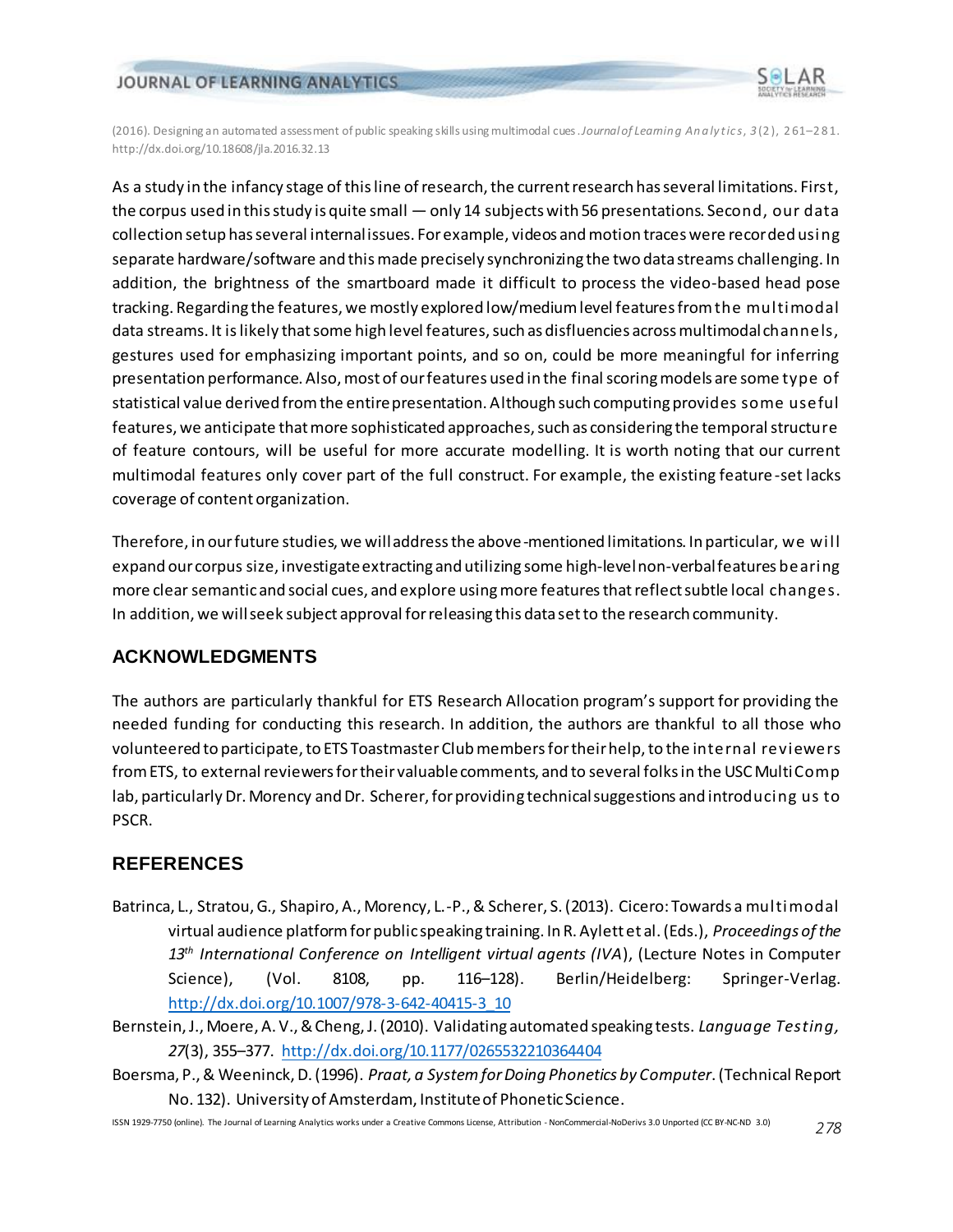

(2016). Designing an automated assessment of public speaking skills using multimodal cues. *Journal of Learnin g An a ly t ic s*, *3* (2 ), 2 61–281. http://dx.doi.org/10.18608/jla.2016.32.13

- Carlson, R. E., & Smith-Howell, D. (1995). Classroom public speaking assessment: Reliability and validity of selected evaluation instruments. *Communication Education, 44*(2), 87–97. <http://dx.doi.org/10.1080/03634529509379001>
- Chen, L., Feng, G., Joe, J., Leong, C. W., Kitchen, C., & Lee, C. M. (2014). Towards automated assessment of public speaking skills using multimodal cues. *Proceedings of the 16th International Conference on Multimodal Interactions*(ICMI '14), 200–203. <http://dx.doi.org/10.1145/2663204.2663265>
- Chen, L., Leong, C. W., Feng, G., & Lee, C. M. (2014). Using multimodal cues to analyze MLA '14 oral presentation quality corpus: Presentation delivery and slides quality. *Proceedings of the 2014 ACM workshop on Multimodal Learning Analytics Workshop and Grand Challenge* (MLA '14), 45– 52.<http://dx.doi.org/10.1145/2666633.2666640>
- Chen, L., & Yoon, S.-Y. (2012). *Application of structural events detected on ASR outputs for automated speaking assessment.* Paper presented at the 13th Annual Conference of the International Speech Communication Association (INTERSPEECH 2012), Portland, Oregon, USA.
- Chen, L., Zechner, K., & Xi, X. (2009). Improved pronunciation features for construct-driven assessment of non-native spontaneous speech. *Proceedings of the North American Chapter of the Association for Computational Linguistics – Human Language Technologies* (NAACL-HLT 2009), (pp. 442–449). Retrieved from<http://www.aclweb.org/anthology/N09-1050>
- Echeverría, V., Avendaño, A., Chiluiza, K., Vásquez, A., & Ochoa, X. (2014). Presentation skills estimation based on video and Kinect data analysis. *Proceedings of the 2014 ACM workshop on Multimodal Learning Analytics Workshop and Grand Challenge* (MLA '14), 53–60. <http://dx.doi.org/10.1145/2666633.2666641>
- Eskenazi, M. (2009). An overview of spoken language technology for education. *Speech Communication, 51*(10), 832–844. <http://dx.doi.org/10.1016/j.specom.2009.04.005>
- ESPOL. (2014). *Description of the oral presentation quality corpus* [Description of the Data File]. Retrieved fro[m http://www.sigmla.org/datasets/](http://www.sigmla.org/datasets/)
- Franco, H., Bratt, H., Rossier, R., Gadde, V. R., Shriberg, E., Abrash, V., & Precoda, K. (2010). EduSpeak: A speech recognition and pronunciation scoring toolkit for computer-aided language learning applications. *Language Testing, 27*(3), 401–418. <http://dx.doi.org/10.1177/0265532210364408>
- Friedman, J., Hastie, T., & Tibshirani, R. (2009). glmnet: Lasso and Elastic-Net Regularized Generalized Linear Models (R package, v. 1). [Computer Software]. Retrieved from [https://cran.r](https://cran.r-project.org/web/packages/glmnet/index.html)[project.org/web/packages/glmnet/index.html](https://cran.r-project.org/web/packages/glmnet/index.html)
- Glowinski, D., Dael, N., Camurri, A., Volpe, G., Mortillaro, M., & Scherer, K. (2011). Toward a minimal representation of affective gestures. *IEEE Transactions on Affective Computing, 2*(2), 106–118. <http://dx.doi.org/10.1109/T-AFFC.2011.7>
- Joe, J., Kitchen, C., Chen, L., & Feng, G. (2015). *A Prototype Public Speaking Skills Assessment (*ETS Research Report RR-15-36). ETS Research Report Series, 1—22. <http://dx.doi.org/10.1002/ets2.12083>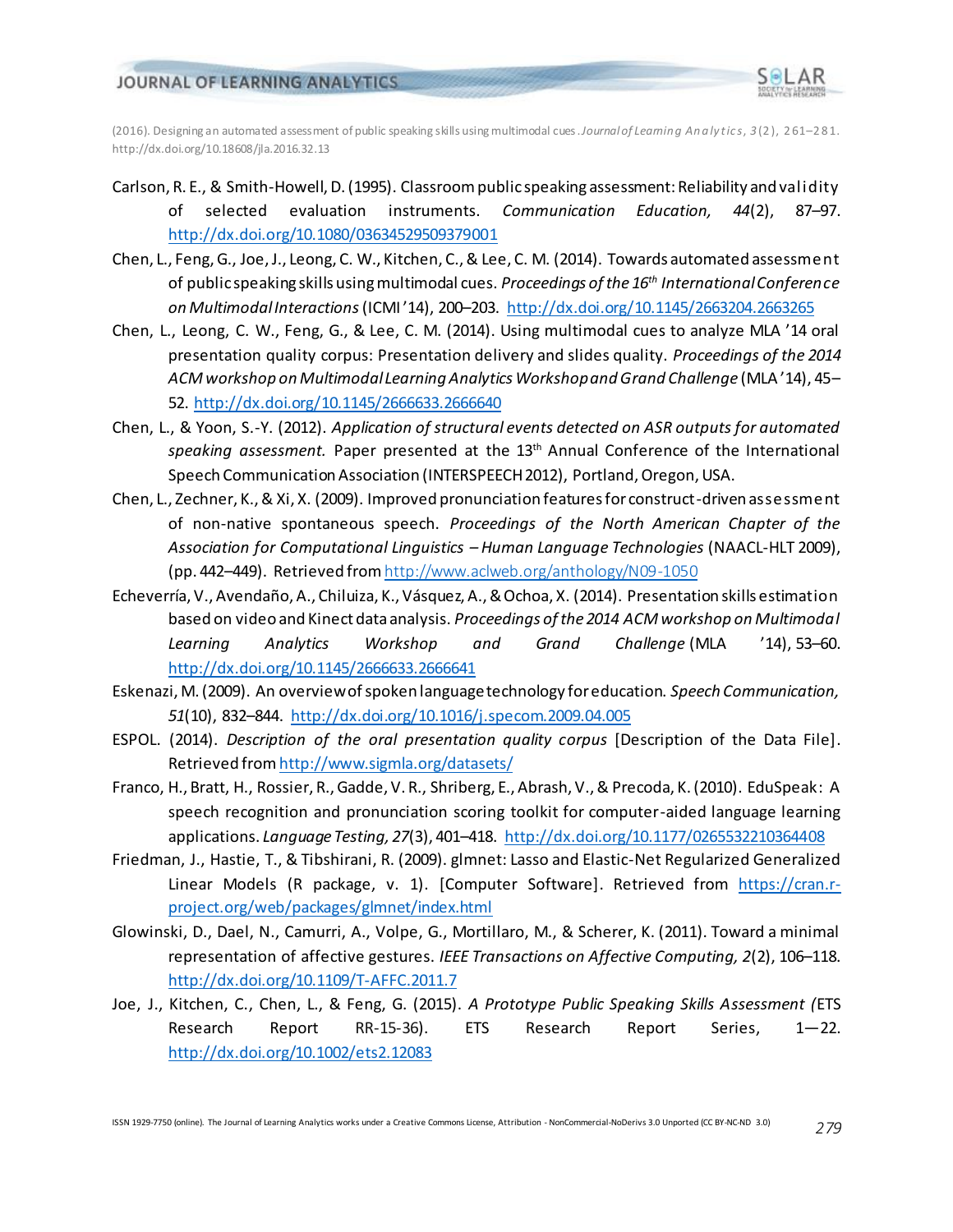

(2016). Designing an automated assessment of public speaking skills using multimodal cues. *Journal of Learnin g An a ly t ic s*, *3* (2 ), 2 61–281. http://dx.doi.org/10.18608/jla.2016.32.13

- Kipp, M. (2012). Annotation facilities for the reliable analysis of human motion. *Proceedings of the International Conference on Language Resources and Evaluation* (LREC 2012), 21–27 May 2012, Istanbul, Turkey (pp. 4103–4107).
- Kuhn, M. (2008). Building predictive models in r using the caret package. *Journal of Statistical Software, 28*(5), 1–26.
- Kurihara, K., Goto, M., Ogata, J., Matsusaka, Y., & Igarashi, T. (2007). Presentation sensei: A presentation training system using speech and image processing. *Proceedings of the 9th International Conference on Multi-Modal Interfaces* (ICMI '07), 358–365. <http://dx.doi.org/10.1145/1322192.1322256>
- Kyllonen, P. C. (2012, May). Measurement of 21<sup>st</sup> century skills within the common core state standards. *Invitational Research Symposium on Technology Enhanced Assessments*. K–12 Centre at ETS. Retrieved fro[m https://cerpp.usc.edu/files/2013/11/Kyllonen\\_21st\\_Cent\\_Skills\\_and\\_CCSS.pdf](https://cerpp.usc.edu/files/2013/11/Kyllonen_21st_Cent_Skills_and_CCSS.pdf)
- Lu, X. (2010). Automatic analysis of syntactic complexity in second language writing. *International Journal of Corpus Linguistics, 15*(4), 474–496. <http://dx.doi.org/10.1075/ijcl.15.4.02lu>
- Luzardo, G., Guamn, B., Chiluiza, K., Castells, J., & Ochoa, X. (2014). Estimation of presentations skills based on slides and audio features. *Proceedings of the 2014 ACM workshop on Multimodal Learning Analytics Workshop and Grand Challenge* (MLA '14), 37–44. <http://dx.doi.org/10.1145/2666633.2666639>
- Morency, L.-P., Whitehill, J., & Movellan, J. (2010). Monocular head pose estimation using generalized adaptive view-based appearance model. *Image and Vision Computing, 28*(5), 754–761. <http://dx.doi.org/10.1016/j.imavis.2009.08.004>
- Nguyen, A.-T., Chen, W., & Rauterberg, M. (2012). Online feedback system for public speakers. *Proceedings of the IEEE symposium on E-learning, E-management and E-services* (IS3e), 1–5. <http://dx.doi.org/10.1109/IS3e.2012.6414963>
- Niewiadomski, R., Mancini, M., & Piana, S. (2013). Human and virtual agent expressive gesture quality analysis and synthesis. In M. Rojc & N. Campbell (Eds.), *Coverbal Synchrony in Human–Machine Interaction* (pp. 269–292). Boca Raton, FL: CRC Press.
- Ochoa, X., Worsley, M., Chiluiza, K., & Luz, S. (2014). MLA '14: Third multi-modal learning analytics workshop and grand challenges. *Proceedings of the 16th International Conference on Multimodal Interactions*(ICMI '14), 531–532. <http://dx.doi.org/10.1145/2663204.2668318>
- Plagenhoef, S., Evans, F. G., & Abdelnour, T. (1983). Anatomical data for analyzing human motion. *Research Quarterly for Exercise and Sport, 54*, 169–178. <http://dx.doi.org/10.1080/02701367.1983.10605290>
- Pull, C. B. (2012). Current status of knowledge on public-speaking anxiety. *Current Opinion in Psychiatry, 25*(1), 32–38. <http://dx.doi.org/10.1097/YCO.0b013e32834e06dc>
- Rosenberg, A., & Hirschberg, J. B. (2005). Acoustic/prosodic and lexical correlates of charismatic speech. *Proceedings of the 6th INTERSPEECH 2005 and 9th European Conference on Speech Communication and Technology* (EUROSPEECH 2005), (Vol. 1, pp. 512–515). Retrieved from <http://www1.cs.columbia.edu/~amaxwell/pubs/charisma-euro05-final.pdf>